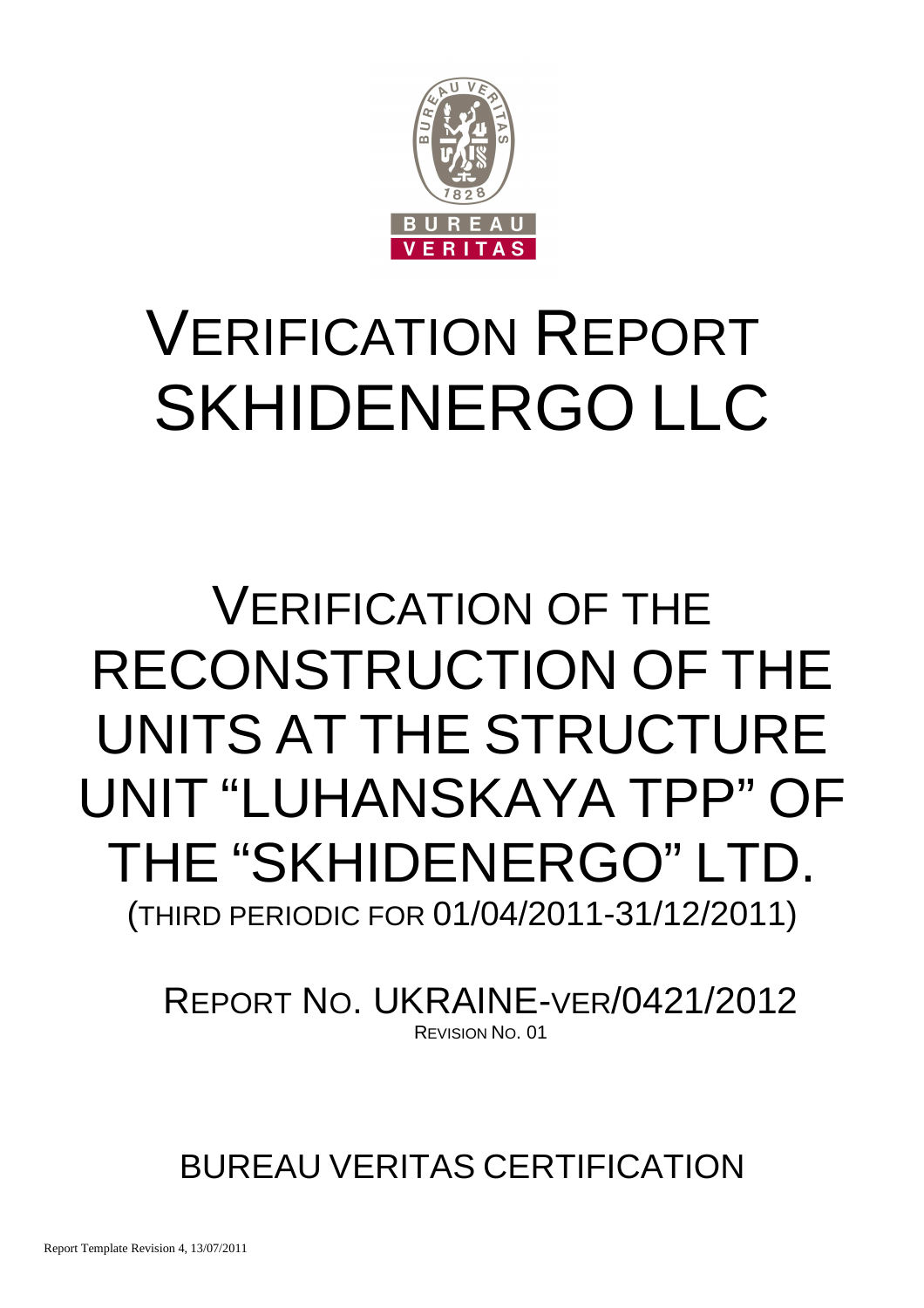

| Date of first issue:<br>02/03/2012                                                                               | Organizational unit:<br><b>Bureau Veritas Certification</b><br><b>Holding SAS</b>                                                                                                                                                                                                                                                                                                                                                                                                                                                                                                                                                                                                                   |
|------------------------------------------------------------------------------------------------------------------|-----------------------------------------------------------------------------------------------------------------------------------------------------------------------------------------------------------------------------------------------------------------------------------------------------------------------------------------------------------------------------------------------------------------------------------------------------------------------------------------------------------------------------------------------------------------------------------------------------------------------------------------------------------------------------------------------------|
| Client:<br>"Skhidenergo" LLC                                                                                     | Client ref.:<br><b>Oleksiy Zayats</b>                                                                                                                                                                                                                                                                                                                                                                                                                                                                                                                                                                                                                                                               |
| Summary:                                                                                                         | Bureau Veritas Certification has made the 3rd periodic verification of the "Reconstruction of the units at the<br>Structure Unit "Luhanskaya TPP" of the "Skhidenergo" Ltd", JI Registration Reference Number UA1000206,<br>project of "Skhidenergo" LLC located in Schastya town, Luhansk Region, Ukraine, and applying the JI specific<br>approach, on the basis of UNFCCC criteria for the JI, as well as criteria given to provide for consistent project<br>operations, monitoring and reporting. UNFCCC criteria refer to Article 6 of the Kyoto Protocol, the JI rules and<br>modalities and the subsequent decisions by the JI Supervisory Committee, as well as the host country criteria. |
|                                                                                                                  | The verification scope is defined as a periodic independent review and ex post determination by the Accredited<br>Entity of the monitored reductions in GHG emissions during defined verification period, and consisted of the<br>following three phases: i) desk review of the monitoring report against the project design and the baseline and<br>monitoring plan; ii) follow-up interviews with project stakeholders; iii) resolution of outstanding issues and the<br>issuance of the final verification report and opinion. The overall verification, from Contract Review to<br>Verification Report & Opinion, was conducted using Bureau Veritas Certification internal procedures.         |
| Actions Requests (CR, CAR and FAR), presented in Appendix A.                                                     | The first output of the verification process is a list of Clarification, Corrective Actions Requests, Forward                                                                                                                                                                                                                                                                                                                                                                                                                                                                                                                                                                                       |
| 01/04/2011-31/12/2011.                                                                                           | In summary, Bureau Veritas Certification confirms that the project is implemented as planned and described in<br>approved project design documents. Installed equipment being essential for generating emission reduction<br>runs reliably and is calibrated appropriately. The monitoring system is in place and the project is generating<br>GHG emission reductions. The GHG emission reduction is calculated accurately and without material errors,<br>omissions, or misstatements, and the ERUs issued totalize 74973 tons of CO2eq for the monitoring period                                                                                                                                 |
| Report No.:<br>Subject Group:<br>Ukraine-ver/0421/2012<br>JI                                                     |                                                                                                                                                                                                                                                                                                                                                                                                                                                                                                                                                                                                                                                                                                     |
| Project title:<br>Reconstruction of the units at the Structure Unit<br>"Luhanskaya TPP" of the "Skhidenergo" Ltd |                                                                                                                                                                                                                                                                                                                                                                                                                                                                                                                                                                                                                                                                                                     |
| Work carried out by:<br>Oleg Skoblyk - Team Leader, Lead verifier<br>Vyacheslav Yeriomin - Team Member, Verifier |                                                                                                                                                                                                                                                                                                                                                                                                                                                                                                                                                                                                                                                                                                     |
| Work reviewed by:<br>Ivan Sokolov - Technical Reviewer                                                           | $\times$<br>No distribution without permission from the                                                                                                                                                                                                                                                                                                                                                                                                                                                                                                                                                                                                                                             |
| Daniil Ukhanov - Technical Specialist<br>150911                                                                  | Client or responsible organizational unit<br>tion                                                                                                                                                                                                                                                                                                                                                                                                                                                                                                                                                                                                                                                   |
| Work approved by:<br>Ivan Sokolov - Operational Manager                                                          | Limited distribution                                                                                                                                                                                                                                                                                                                                                                                                                                                                                                                                                                                                                                                                                |
| Rev. No.:<br>Date of this revision:<br>23/04/2012<br>01<br>29                                                    | Number of pages:<br>Unrestricted distribution                                                                                                                                                                                                                                                                                                                                                                                                                                                                                                                                                                                                                                                       |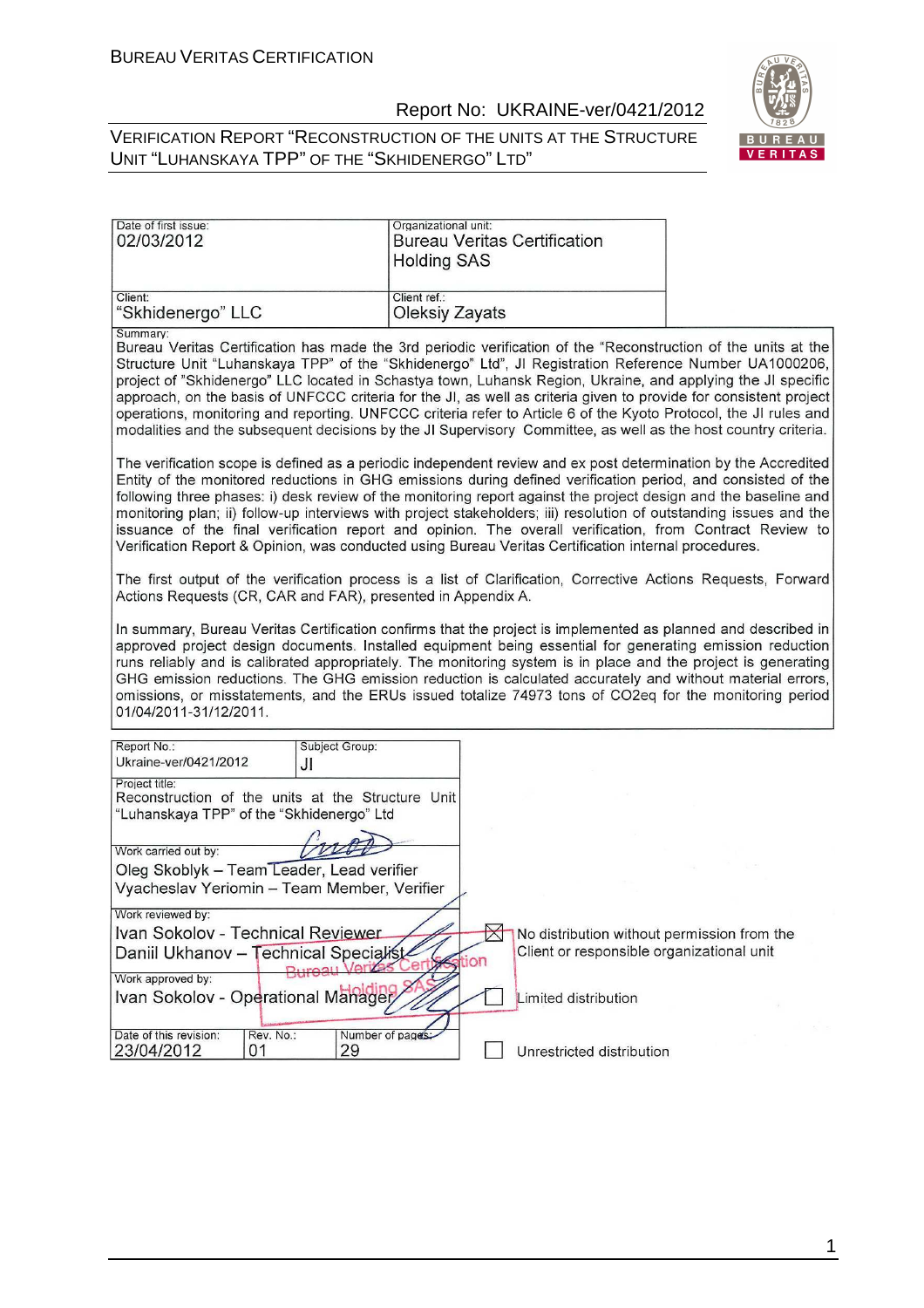VERIFICATION REPORT "RECONSTRUCTION OF THE UNITS AT THE STRUCTURE UNIT "LUHANSKAYA TPP" OF THE "SKHIDENERGO" LTD"

#### **Table of Contents Page 2014**

| $\mathbf{1}$   |                                                                              |                |
|----------------|------------------------------------------------------------------------------|----------------|
| 1.1            | Objective                                                                    | 3              |
| 1.2            | Scope                                                                        | 3              |
| 1.3            | <b>Verification Team</b>                                                     | 3              |
| $\overline{2}$ |                                                                              | $\overline{4}$ |
| 2.1            | <b>Review of Documents</b>                                                   | $\overline{4}$ |
| 2.2            | Follow-up Interviews                                                         | $\overline{4}$ |
| 2.3            | Resolution of Clarification, Corrective and Forward Action<br>Requests       | 5              |
| 3              |                                                                              |                |
| 3.1            | Remaining issues and FARs from previous verifications                        | 6              |
| 3.2            | Project approval by Parties involved (90-91)                                 | 6              |
| 3.3            | Project implementation (92-93)                                               | 6              |
| 3.4            | Compliance of the monitoring plan with the monitoring<br>methodology (94-98) | 8              |
| 3.5            | Revision of monitoring plan (99-100)                                         | 9              |
| 3.6            | Data management (101)                                                        | 9              |
| 3.7            | Verification regarding programmes of activities (102-110)                    | 11             |
| 4              |                                                                              |                |
| 5              |                                                                              |                |
|                | APPENDIX A: COMPANY PROJECT VERIFICATION PROTOCOL 18                         |                |

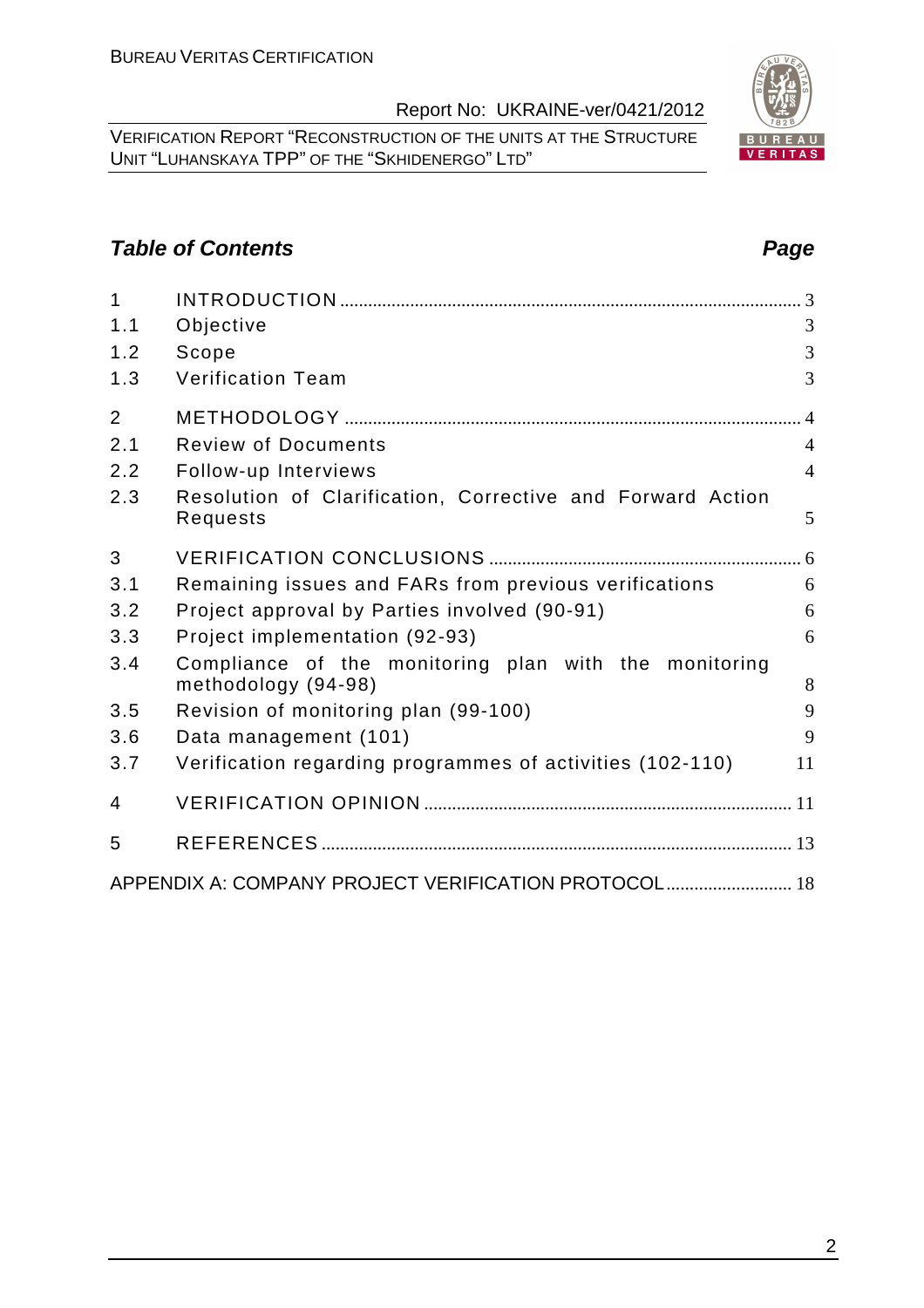VERIFICATION REPORT "RECONSTRUCTION OF THE UNITS AT THE STRUCTURE UNIT "LUHANSKAYA TPP" OF THE "SKHIDENERGO" LTD"



#### **1 INTRODUCTION**

"Skhidenergo" LLC has commissioned Bureau Veritas Certification to verify the emissions reductions of its JI project "Reconstruction of the units at the Structure Unit "Luhanskaya TPP" of the "Skhidenergo" Ltd" (hereafter called "the project") at Schastya town, Luhansk Region, Ukraine.

This report summarizes the findings of the verification of the project, performed on the basis of UNFCCC criteria, as well as criteria given to provide for consistent project operations, monitoring and reporting.

#### **1.1 Objective**

Verification is the periodic independent review and ex post determination by the Accredited Independent Entity of the monitored reductions in GHG emissions during defined verification period.

The objective of verification can be divided in Initial Verification and Periodic Verification.

UNFCCC criteria refer to Article 6 of the Kyoto Protocol, the JI rules and modalities and the subsequent decisions by the JI Supervisory Committee, as well as the host country criteria.

#### **1.2 Scope**

The verification scope is defined as an independent and objective review of the project design document, the project's baseline study and monitoring plan and other relevant documents. The information in these documents is reviewed against Kyoto Protocol requirements, UNFCCC rules and associated interpretations.

The verification is not meant to provide any consulting towards the Client. However, stated requests for clarifications, corrective and/or forward actions may provide input for improvement of the project monitoring towards reductions in the GHG emissions.

#### **1.3 Verification Team**

The verification team consists of the following personnel:

Oleg Skoblyk

Bureau Veritas Certification Team Leader, Climate Change Verifier

Vyacheslav Yeriomin

Bureau Veritas Certification Climate Change Verifier

This verification report was reviewed by: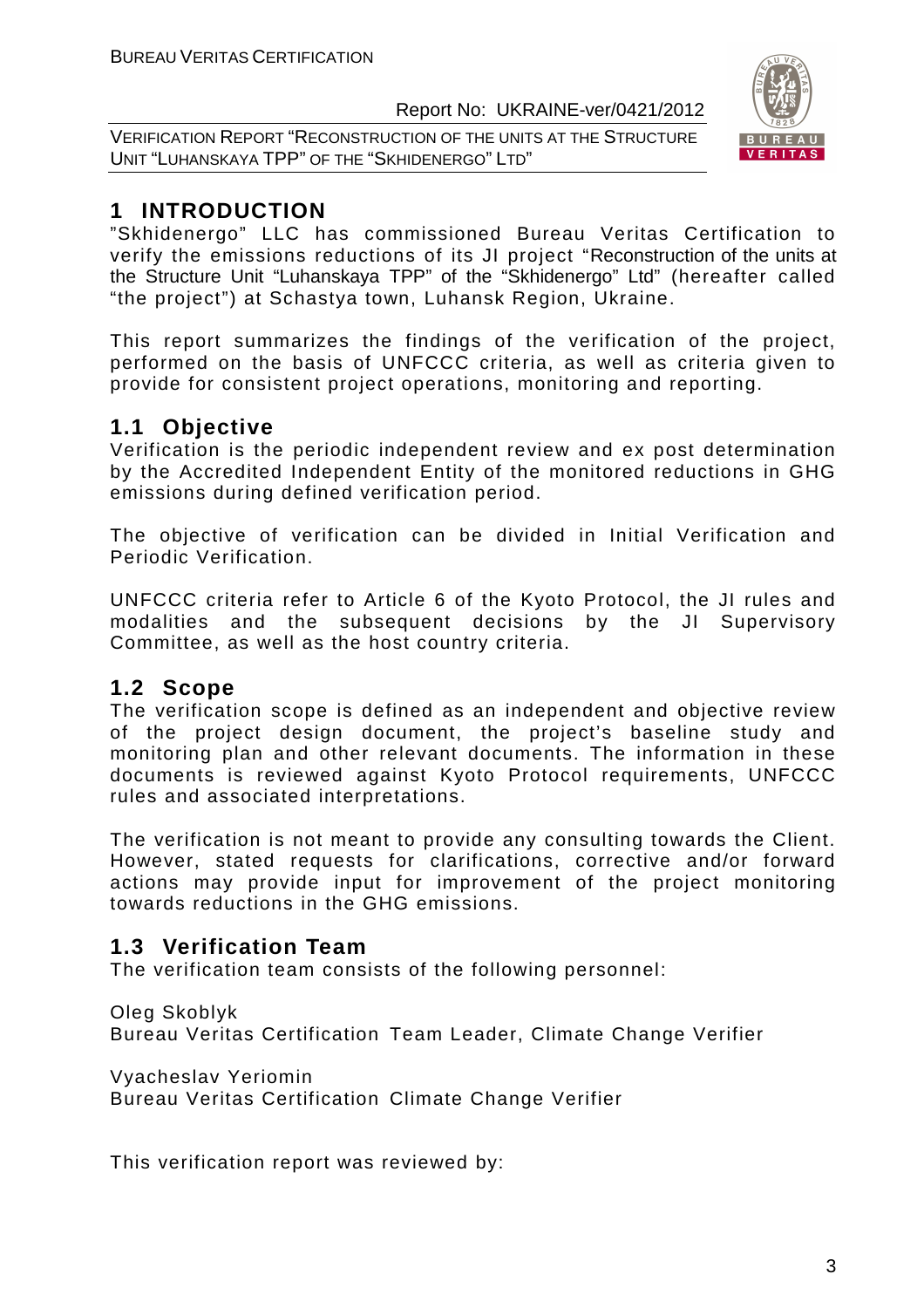VERIFICATION REPORT "RECONSTRUCTION OF THE UNITS AT THE STRUCTURE UNIT "LUHANSKAYA TPP" OF THE "SKHIDENERGO" LTD"



Ivan Sokolov

Bureau Veritas Certification, Internal Technical Reviewer

#### **2 METHODOLOGY**

The overall verification, from Contract Review to Verification Report & Opinion, was conducted using Bureau Veritas Certification internal procedures.

In order to ensure transparency, a verification protocol was customized for the project, according to the version 01 of the Joint Implementation Determination and Verification Manual, issued by the Joint Implementation Supervisory Committee at its 19 meeting on 04/12/2009. The protocol shows, in a transparent manner, criteria (requirements), means of verification and the results from verifying the identified criteria. The verification protocol serves the following purposes:

- It organizes, details and clarifies the requirements a JI project is expected to meet;
- It ensures a transparent verification process where the verifier will document how a particular requirement has been verified and the result of the verification.

The completed verification protocol is enclosed in Appendix A to this report.

#### **2.1 Review of Documents**

The Monitoring Report (MR) submitted by "Elta-Eco" LLC and additional background documents related to the project design and baseline, i.e. country Law, Project Design Document (PDD), Approved CDM methodology (if applicable) and/or Guidance on criteria for baseline setting and monitoring, Host party criteria, Kyoto Protocol, Clarifications on Verification Requirements to be Checked by an Accredited Independent Entity were reviewed.

The verification findings presented in this report relate to the Monitoring Report version(s) 1.1 and project as described in the determined PDD.

#### **2.2 Follow-up Interviews**

On 01/03/2012 Bureau Veritas Certification performed on-site interviews with project stakeholders to confirm selected information and to resolve issues identified in the document review. Representatives of "Skhidenergo" LLC were interviewed (see References). The main topics of the interviews are summarized in Table 1.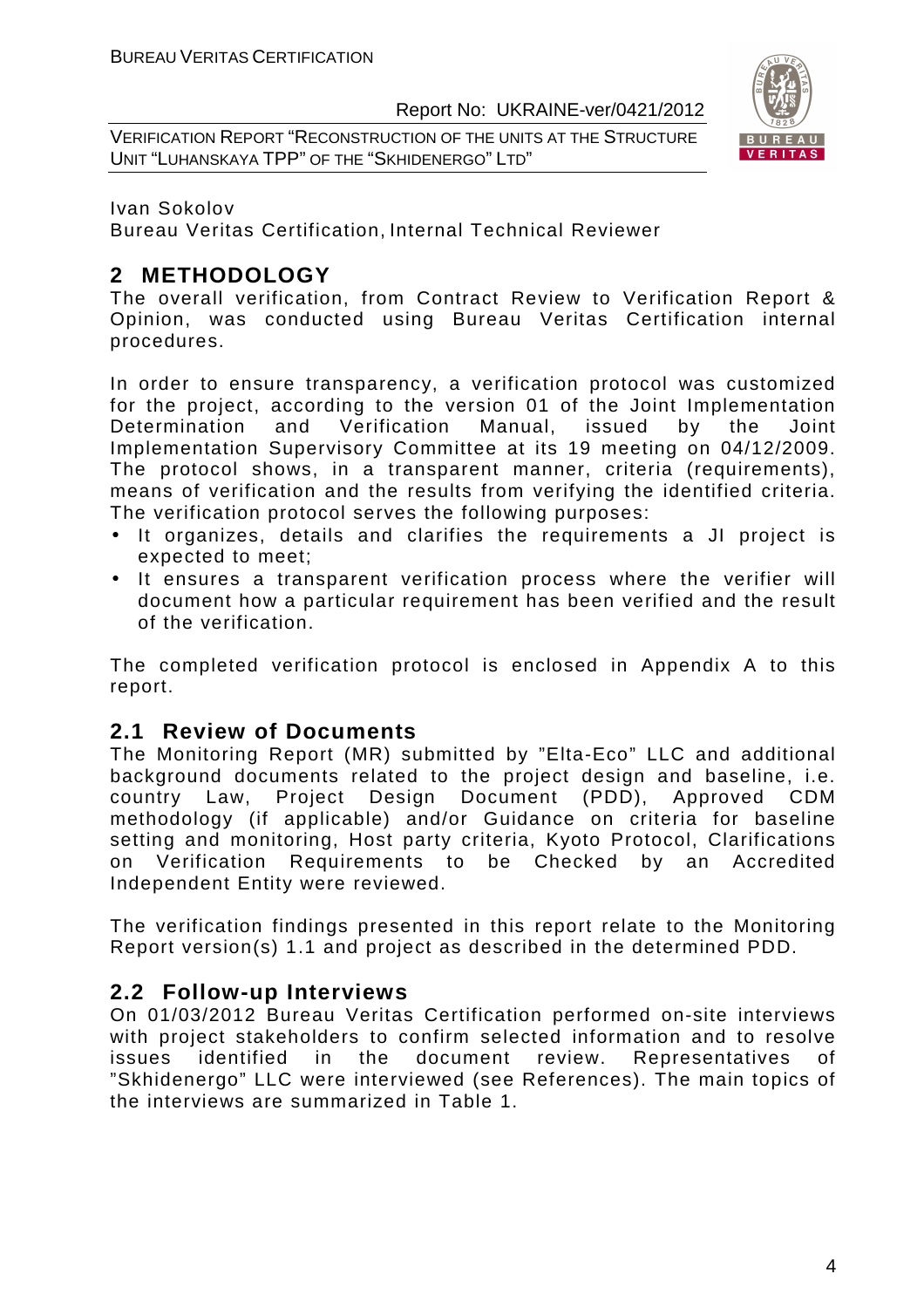VERIFICATION REPORT "RECONSTRUCTION OF THE UNITS AT THE STRUCTURE UNIT "LUHANSKAYA TPP" OF THE "SKHIDENERGO" LTD"



#### **Table 1 Interview topics**

| <b>Interviewed</b><br>organization | <b>Interview topics</b>                                       |
|------------------------------------|---------------------------------------------------------------|
| "Skhidenergo" LLC                  | Organizational structure                                      |
|                                    | Responsibilities and authorities                              |
|                                    | Roles and responsibilities for data collection and processing |
|                                    | Installation of equipment                                     |
|                                    | Data logging, archiving and reporting                         |
|                                    | $\triangleright$ Metering equipment control                   |
|                                    | Metering record keeping system                                |
|                                    | Training of personnel                                         |
|                                    | Quality management procedure and technology                   |
|                                    | Internal audits and check-ups                                 |
| <b>CONSULTANT</b>                  | Monitoring Plan<br>➤                                          |
| "Elta-Eco" LLC                     | <b>Monitoring Report</b>                                      |
|                                    | <b>Deviations from PDD</b>                                    |
|                                    | <b>ERUs calculation model</b>                                 |

#### **2.3 Resolution of Clarification, Corrective and Forward Action Requests**

The objective of this phase of the verification is to raise the requests for corrective actions and clarification and any other outstanding issues that needed to be clarified for Bureau Veritas Certification positive conclusion on the GHG emission reduction calculation.

If the Verification Team, in assessing the monitoring report and supporting documents, identifies issues that need to be corrected, clarified or improved with regard to the monitoring requirements, it should raise these issues and inform the project participants of these issues in the form of:

(a) Corrective action request (CAR), requesting the project participants to correct a mistake that is not in accordance with the monitoring plan;

(b) Clarification request (CL), requesting the project participants to provide additional information for the Verification Team to assess compliance with the monitoring plan;

(c) Forward action request (FAR), informing the project participants of an issue, relating to the monitoring that needs to be reviewed during the next verification period.

The Verification Team will make an objective assessment as to whether the actions taken by the project participants, if any, satisfactorily resolve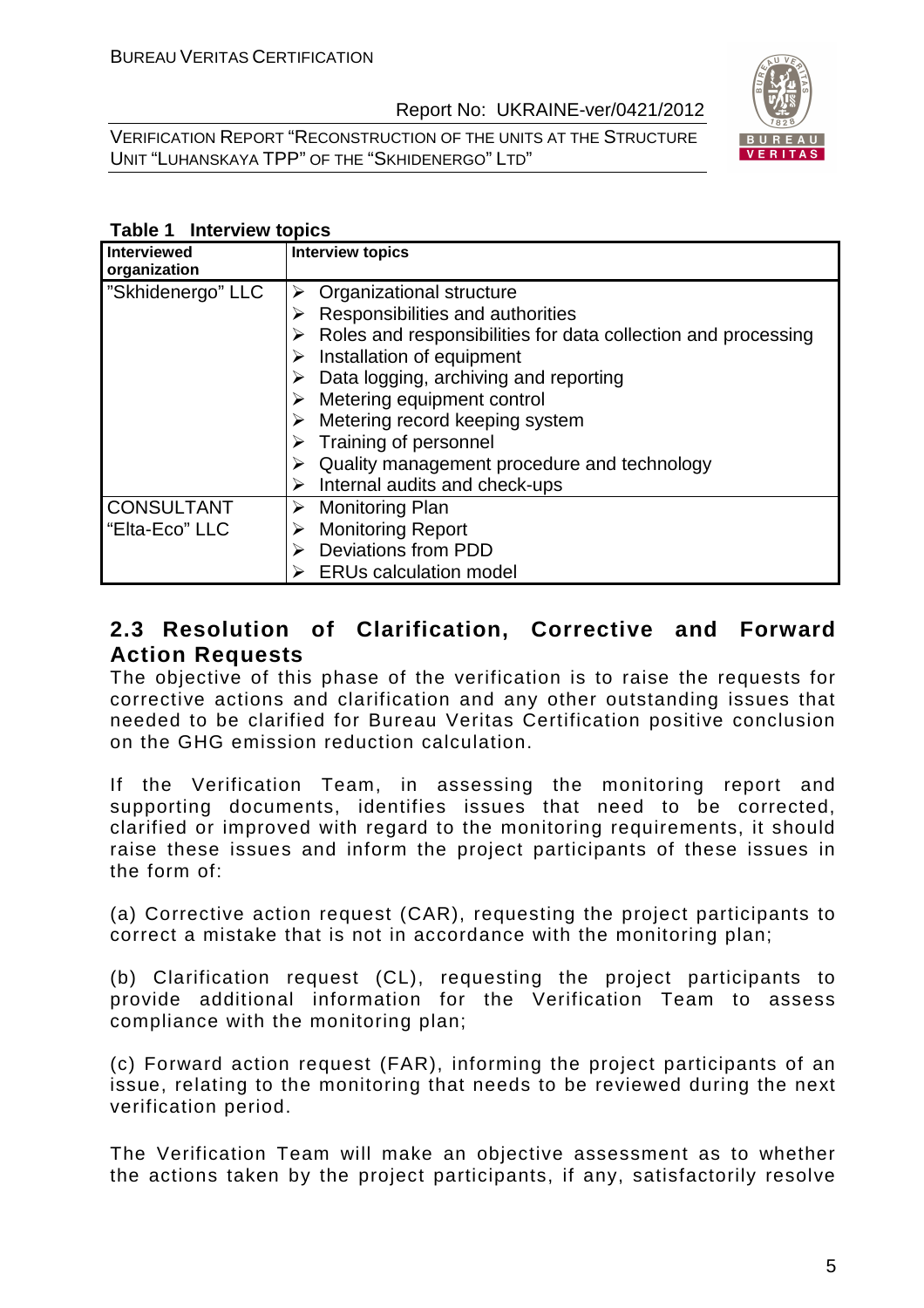VERIFICATION REPORT "RECONSTRUCTION OF THE UNITS AT THE STRUCTURE UNIT "LUHANSKAYA TPP" OF THE "SKHIDENERGO" LTD"



the issues raised, if any, and should conclude its findings of the verification.

To guarantee the transparency of the verification process, the concerns raised are documented in more detail in the verification protocol in Appendix A.

#### **3 VERIFICATION CONCLUSIONS**

In the following sections, the conclusions of the verification are stated.

The findings from the desk review of the original monitoring documents and the findings from interviews during the follow up visit are described in the Verification Protocol in Appendix A.

The Clarification, Corrective and Forward Action Requests are stated, where applicable, in the following sections and are further documented in the Verification Protocol in Appendix A. The verification of the Project resulted in 4 Corrective Action Requests, 2 Clarification Requests, and 0 Forward Action Requests.

The number between brackets at the end of each section corresponds to the DVM paragraph.

#### **3.1 Remaining issues and FARs from previous verifications**

No FARs are available from previous verifications.

#### **3.2 Project approval by Parties involved (90-91)**

Written project approval by the Host Party has been issued by the National Environment investment Agency of Ukraine, Letter of Approval #752/23/07 dated 09/06/2010. Letter of Approval CFCarbonII/01/2010 dated 3/12/2010 has been issued by United Kingdom Department of Energy and Climate Change.

The abovementioned written approval is unconditional.

#### **3.3 Project implementation (92-93)**

The main goal of the project is reduction of specific fuel consumption per one MW of electricity supplied to the grid. Luhanska Thermal Power Plant supply heat energy to local consumers, project developer excludes thermal energy supply from the project for conservativeness.

Next works were provided on TPP's Units during the monitoring period:

#### Generating Unit *№* 9:

- 1) The replacement of the gas ducts and the pipeline turns;
- 2) The repairs of the screen pipes;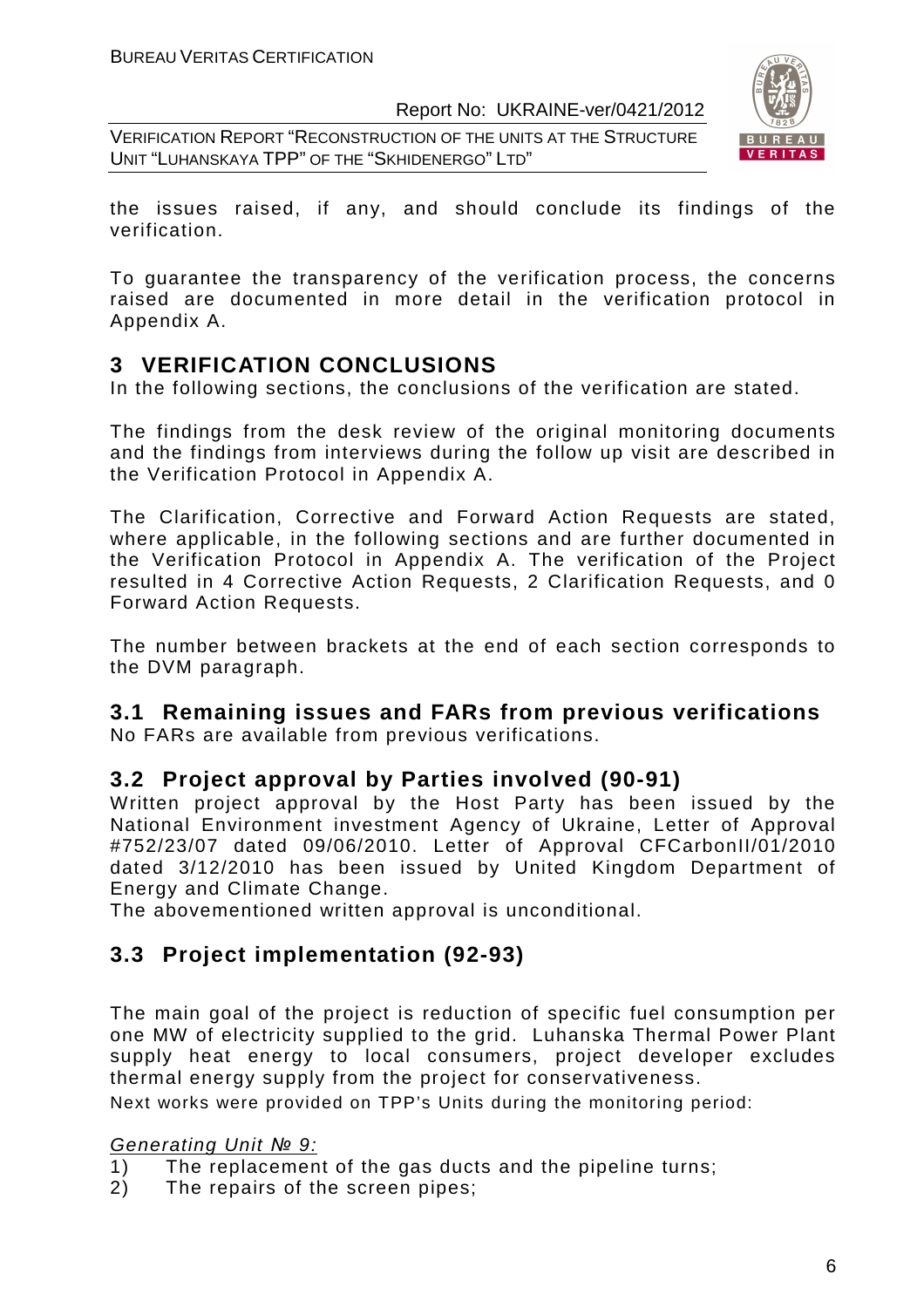VERIFICATION REPORT "RECONSTRUCTION OF THE UNITS AT THE STRUCTURE UNIT "LUHANSKAYA TPP" OF THE "SKHIDENERGO" LTD"



- 3) The repairs of the mill with the electric motor bearing replacement;
- 4) The replacement of the first air ducts at the burners;
- 5) The repairs of the boiler brickworks;
- 6) The dismantling and repairs of the boiler thermal insulation system;
- 7) The main oil pump repair at the turbine;
- 8) The circulating water ducts armouring at the turbine;

9) The anticorrosive coating of the deaerators inner surface of the electricity generator;

#### Generating Unit *№* 10:

1) The boiler unit brickwork thermal insulation;

#### Generating Unit *№* 11:

- 1) The replacement of the screen pipelines and ducts at the boiler;
- 2) The major overhaul and repair of the mill;
- 3) The boiler control group of the turns cleaning;
- 4) The repairs of the boiler brickworks;
- 5) The dismantling and repairs of the boiler thermal insulation system;
- 6) The overhaul and repairs of the steam pipelines of the turbine;
- 7) The repairs of the main oil pump of the turbine;
- 8) The repairs of the condensers of the turbine;

9) The dismantling and repairs of the generator thermal insulation system;;

10) The replacement of the gas cooler;

#### Generating Unit *№* 13:

1) The replacement of the screen pipelines and ducts at the boiler;

- 2) The replacement of the DS-13 armor at the boiler;
- 3) The repairs of the DS rotor;

4) The repairs of the mill with the replacement of the Du-1300 compensators;

5) The dismantling and repairs of the boiler thermal insulation system;

6) The ultra-sound diagnostics of the pipeline turns of the turbine and their replacement and repairs where needed;

- 7) The replacement of the oil cooler of the steam electric heater B №1;
- 8) The replacement of the heating surface ISV-6;

9) The dismantling and repairs of the turbogenerator thermal insulation system;

10) The anticorrosion coating of the turbogenerator;

#### Generating Unit *№* 14:

1) The boiler screen pipelines, ducts and duct turns repair;

2) The trimming of the control groups of the turns at the non-heated zone of the boiler;

- 3) The boiler unit brickworks repairs;
- 4) The dismantling and repairs of the boiler thermal insulation system;
- 5) The repairs of the steam electric heater B;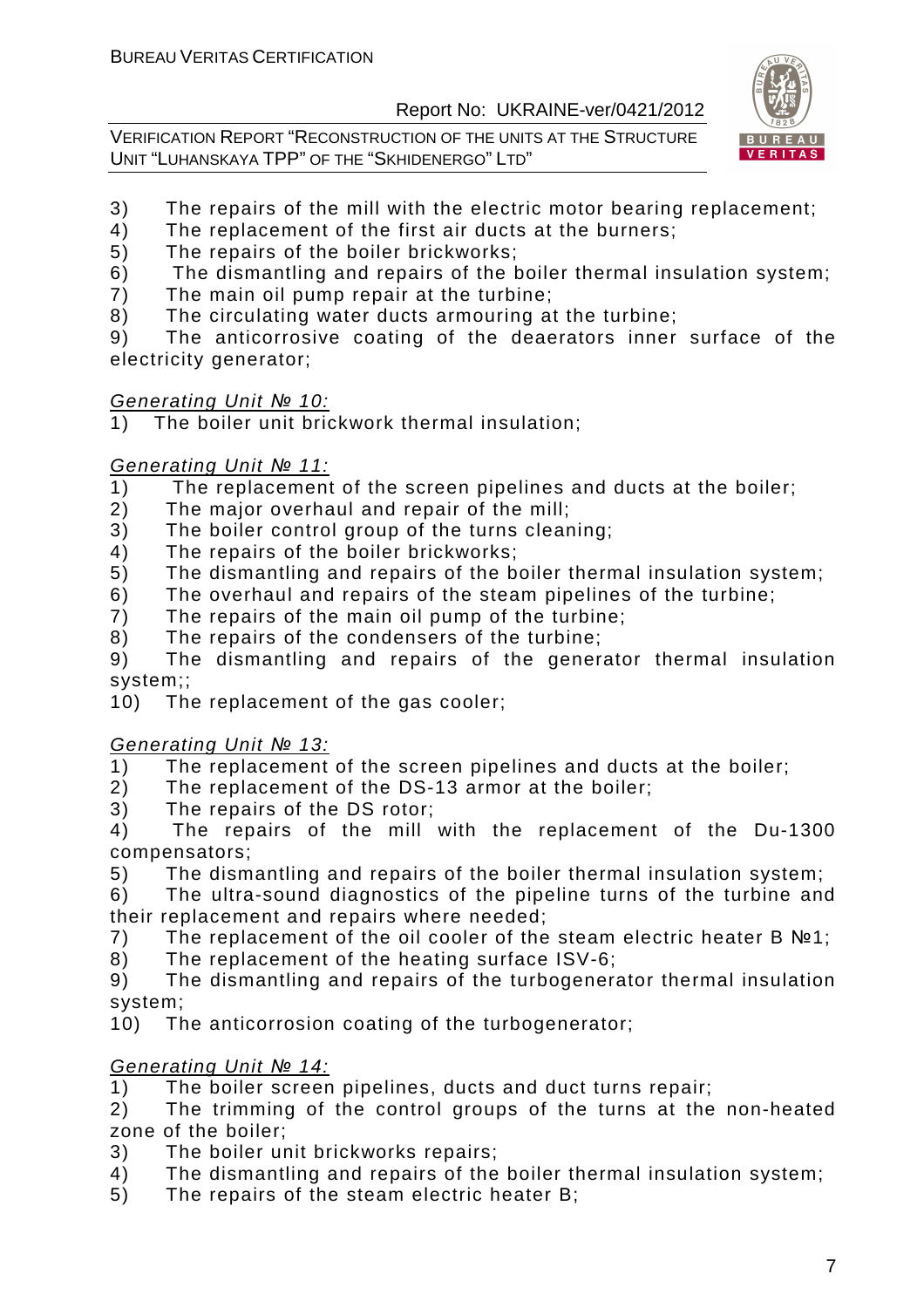VERIFICATION REPORT "RECONSTRUCTION OF THE UNITS AT THE STRUCTURE UNIT "LUHANSKAYA TPP" OF THE "SKHIDENERGO" LTD"



6) The dismantling and repairs of the turbine thermal insulation system;

7) The anticorrosion coating of the turbogenerator;

Generating Unit *№* 15:

1) The boiler screen pipelines, ducts and duct turns repair and replacement;

- 2) The repairs of the 1-4 burners at the boiler;
- 3) The replacement of the exhaust burners cooling jumpers;
- 4) The boiler unit brickworks repairs;
- 5) The dismantling and repairs of the boiler thermal insulation system;
- 6) The replacement of the turbine bearing  $N<sub>2</sub>$  1;
- 7) The replacement of the oil shields of the turbine;
- 8) The repairs of the regulating valves №1 and 4;
- 9) The repairs of the main oil pump of the turbine;

10) The replacement of the exhaust valve of the high-pressure heater of the turbine;

11) The dismantling and repairs of the turbogenerator thermal insulation system;

12) The anticorrosion coating of the turbogenerator;

Mid repairs, capital and permanent repairs a common practice in Ukraine energetic industry. Time schedule of routine maintenance was provided by the project developer in the monitoring report. The Skhidenergo documents dividing project and routine repair works was provided to AIE and indicated in the section 5 REFERENCES in table Category 2 documents.

The difference between ERUs indicated in the determined PDD and in the Monitoring Report was explained in the next way: calculation of ERUs was made on factual data, which is different from annual data indicated in the PDD.

CAR01-02, CL01-02 and their resolutions/conclusions applicable to the project implementation status are listed in the APPENDIX A: COMPANY PROJECT VERIFICATION PROTOCOL (Table 2) below

#### **3.4 Compliance of the monitoring plan with the monitoring methodology (94-98)**

The monitoring occurred in accordance with the monitoring plan included in the PDD regarding which the determination has been deemed final and is so listed on the UNFCCC JI website.

For calculating the emission reductions or enhancements of net removals, key factors, such as total electric energy output, quantity of each fuel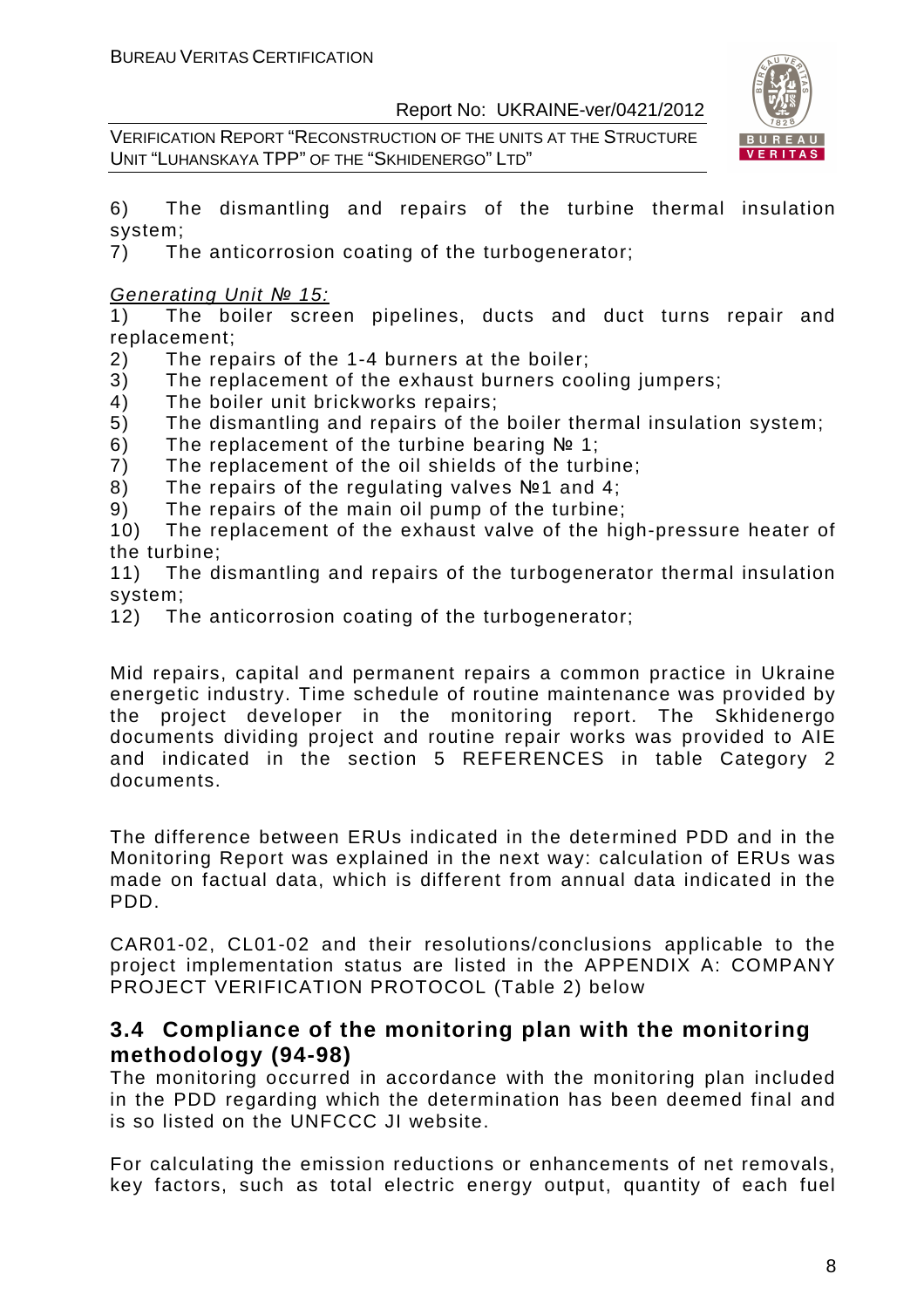VERIFICATION REPORT "RECONSTRUCTION OF THE UNITS AT THE STRUCTURE UNIT "LUHANSKAYA TPP" OF THE "SKHIDENERGO" LTD"



used in electricity production, emission factors, oxidation factors, net calorific values for each kind of fuel, influencing the baseline emissions or net removals and the activity level of the project and the emissions or removals as well as risks associated with the project were taken into account, as appropriate.

Data sources used for calculating emission reductions or enhancements of net removals, such as TPPs statistic report 3-tech forms, laboratory reports on coal and heavy fuel oil NCV, reports of fuel-transport department are clearly identified, reliable and transparent.

Emission factors, including default emission factors, are selected by carefully balancing accuracy and reasonableness, and appropriately justified of the choice.

The calculation of emission reductions or enhancements of net removals is based on conservative assumptions and the most plausible scenarios in a transparent manner.

#### **3.5 Revision of monitoring plan (99-100)**

"Not applicable"

#### **3.6 Data management (101)**

The data and their sources, provided in monitoring report, are clearly identified, reliable and transparent.

The implementation of data collection procedures is in accordance with the monitoring plan, including the quality control and quality assurance procedures.

The function of the monitoring equipment, including its calibration status, is in order.

Power meters are within the calibration interval. During the monitoring period power meters were replaced by operating personnel of Luhanska TPP Electric Department and representatives of State Enterprise Luhansk State Centre of Standardization and Metrology. Replacement of power meters types A1R, CTK-3, EuroAlpha to power meters Actaris SL 7000 will improve applicability of automatic system for commercial accounting of power consumption of Skhidenergo LLC. Replacement of power meters is a part of automatic system for commercial accounting of power consumption updating, provided on Skhidenergo LLC TPPs (Zyevska, Luhanska, Kurakhovska) in 2011 year. Power meters are calibrated by Luhansk SCSM.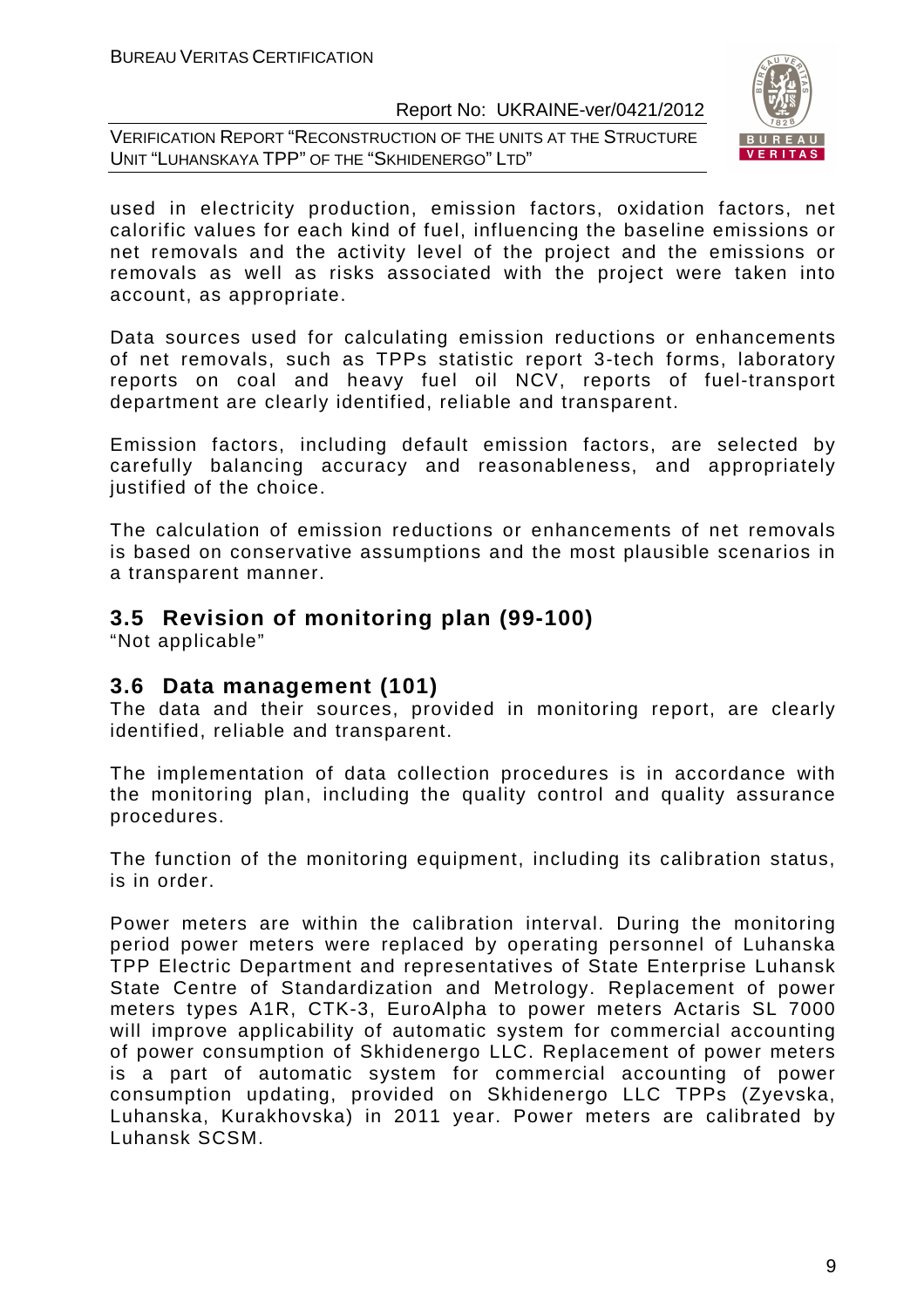VERIFICATION REPORT "RECONSTRUCTION OF THE UNITS AT THE STRUCTURE UNIT "LUHANSKAYA TPP" OF THE "SKHIDENERGO" LTD"



The commercial account of consumed coal is performed on wagon scales VVЕТ-75. The amount of coal consumed in project frames is measured by coal belt scales Ramsey-14 production ##9430428, 9430429 installed between coal warehouse and coal mills. Ramsey-14 scales are calibrated by Production Measuring Laboratory of Luhanska TPP each quarter.

The amount of heavy fuel oil consumed by TPP is measured by measuring line three times each day; the daily consumption is recalculated into the mass units.

The natural gas consumption is measured by gas meter Flowtec-2, which is a property of gas Supply Company "Luhanskoblgaz" and calibrated by Ukrainian Centre for Standardization and Metrology in Luhansk Region.

The NCV of coal and heavy fuel oil is measured by TPPs Chemical Laboratory. The samples of coal and heavy fuel oil are analysed each five days. The examples of analysis protocols are provided to the verification team. The data on natural gas NCV is indicated in monthly certificates of gas supplying company.

Production Measuring Laboratory and Chemical Laboratory of Luhanska TPP are certified by SE Luhansk State Centre of Standardization and Metrology. Accreditation certificates is valid during the monitoring period was provided to the verification team.

The evidence and records used for the monitoring are maintained in a traceable manner.

The difference between emissions of CO2 indicated in the 2-tp form and emission reduction calculations is explained by amount of fuel used for electricity production in project activity not include amount of fuel used for thermal energy supply.

The data collection and management system for the project is in accordance with the monitoring plan. The data flow scheme provided in the monitoring report is objective and functional.

CAR03, CAR04 and their resolutions/conclusions applicable to the project data management are listed in the APPENDIX A: COMPANY PROJECT VERIFICATION PROTOCOL (Table 2) below.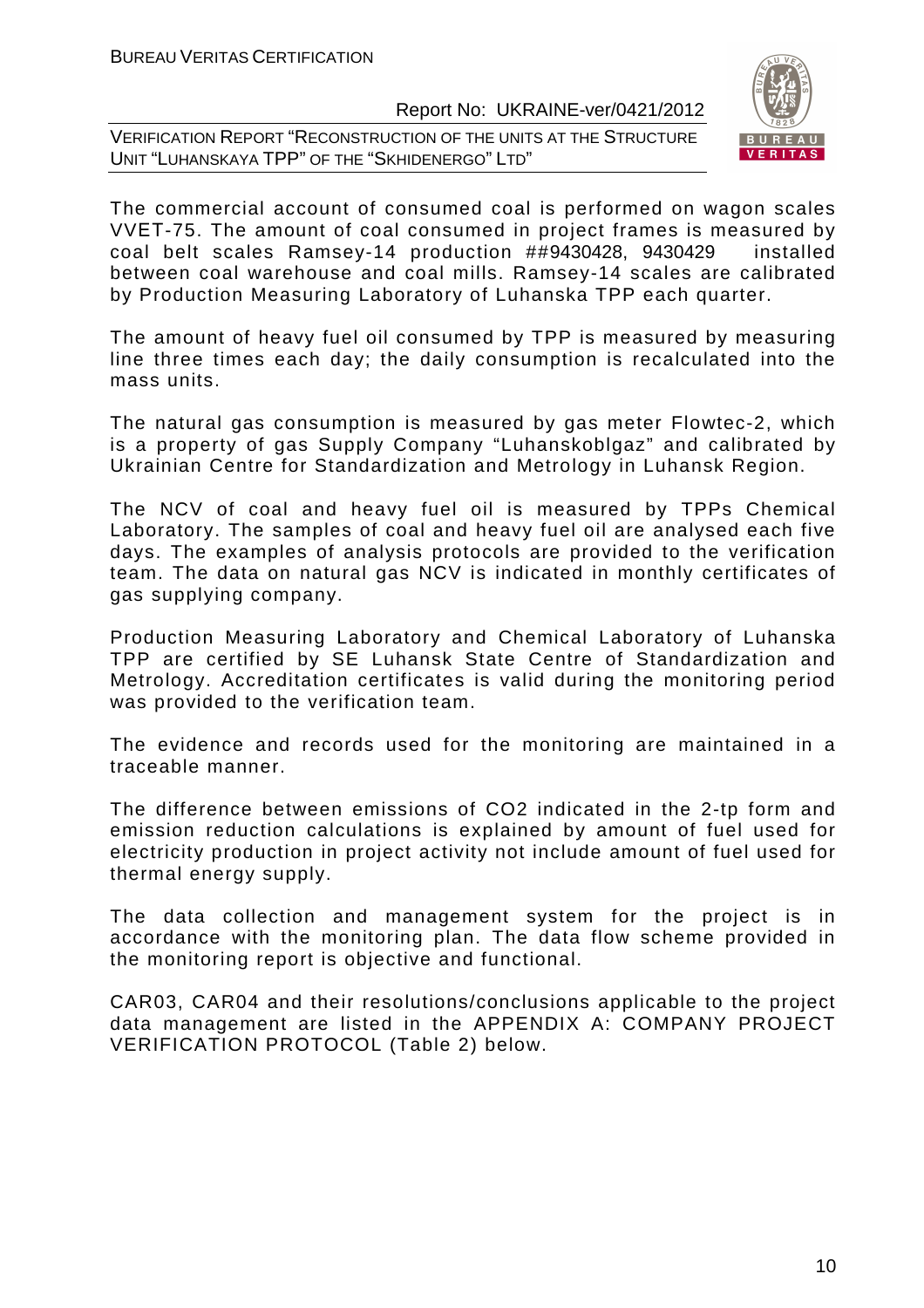VERIFICATION REPORT "RECONSTRUCTION OF THE UNITS AT THE STRUCTURE UNIT "LUHANSKAYA TPP" OF THE "SKHIDENERGO" LTD"



#### **3.7 Verification regarding programmes of activities (102- 110)**

"Not applicable"

#### **4 VERIFICATION OPINION**

Bureau Veritas Certification has performed the 3<sup>rd</sup> periodic verification of the "Reconstruction of the units at the Structure Unit "Luhanskaya TPP" of the "Skhidenergo" Ltd" Project in Schastye town, Luhansk Region, Ukraine, which applies the JI specific approach. The verification was performed on the basis of UNFCCC criteria and host country criteria and also on the criteria given to provide for consistent project operations, monitoring and reporting.

The verification consisted of the following three phases: i) desk review of the project design and the baseline and monitoring plan; ii) follow-up interviews with project stakeholders; iii) resolution of outstanding issues and the issuance of the final verification report and opinion.

The management of "Skhidenergo" LLC is responsible for the preparation of the GHG emissions data and the reported GHG emissions reductions of the project on the basis set out within the project Monitoring and Verification Plan indicated in the final PDD version 2.2.1. The development and maintenance of records and reporting procedures in accordance with that plan, including the calculation and determination of GHG emission reductions from the project, is the responsibility of the management of the project.

Bureau Veritas Certification verified the Project Monitoring Report version 1.1 for the reporting period as indicated below. Bureau Veritas Certification confirms that the project is implemented as planned and described in approved project design documents. Installed equipment being essential for generating emission reduction runs reliably and is calibrated appropriately. The monitoring system is in place and the project is generating GHG emission reductions. The key difference between the estimates and the actual values is that the average fuel consumption per 1 unit of produced energy is much higher than anticipated. In 2011 the value was 0.4298 ton of equivalent fuel per 1 MW compared to 0.4093 ton of equivalent fuel per 1 MW that was estimated at the time of PDD completion. Since non-modernised blocks continue to operate, the average fuel consumption is higher than anticipated

Bureau Veritas Certification can confirm that the GHG emission reduction is accurately calculated and is free of material errors, omissions, or misstatements. Our opinion relates to the project's GHG emissions and resulting GHG emissions reductions reported and related to the approved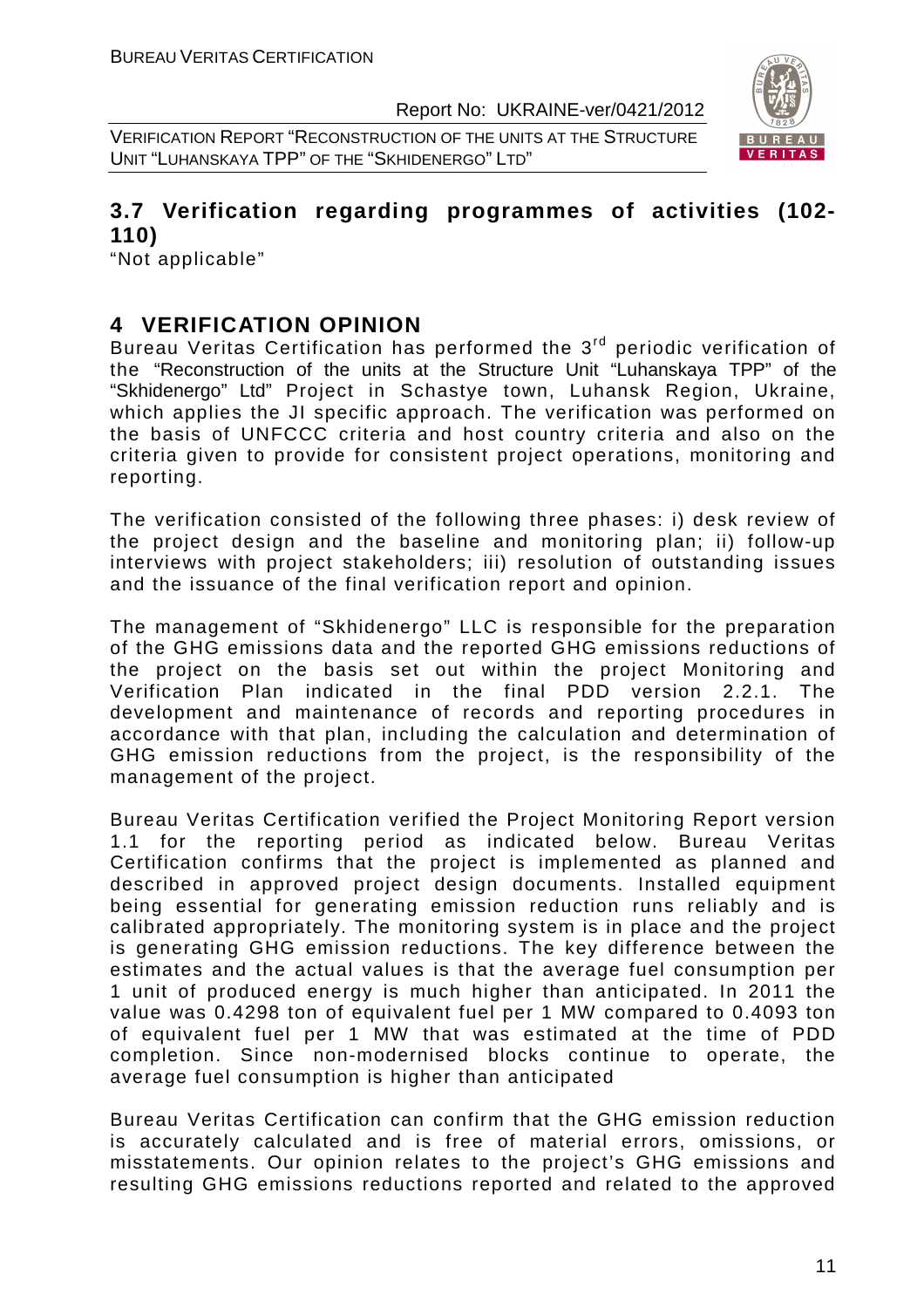VERIFICATION REPORT "RECONSTRUCTION OF THE UNITS AT THE STRUCTURE UNIT "LUHANSKAYA TPP" OF THE "SKHIDENERGO" LTD"



project baseline and monitoring, and its associated documents. Based on the information we have seen and evaluated, we confirm, with a reasonable level of assurance, the following statement:

Reporting period: From 01/04/2011 to 31/12/2011 Baseline emissions : 4041302 tonnes of CO2 equivalents.<br>
Project emissions : 3966329 tonnes of CO2 equivalents.<br>
Emission Reductions : 74973 tonnes of CO2 equivalents. Project emissions : 3966329 tonnes of CO2 equivalents. Emission Reductions : 74973 tonnes of CO2 equivalents.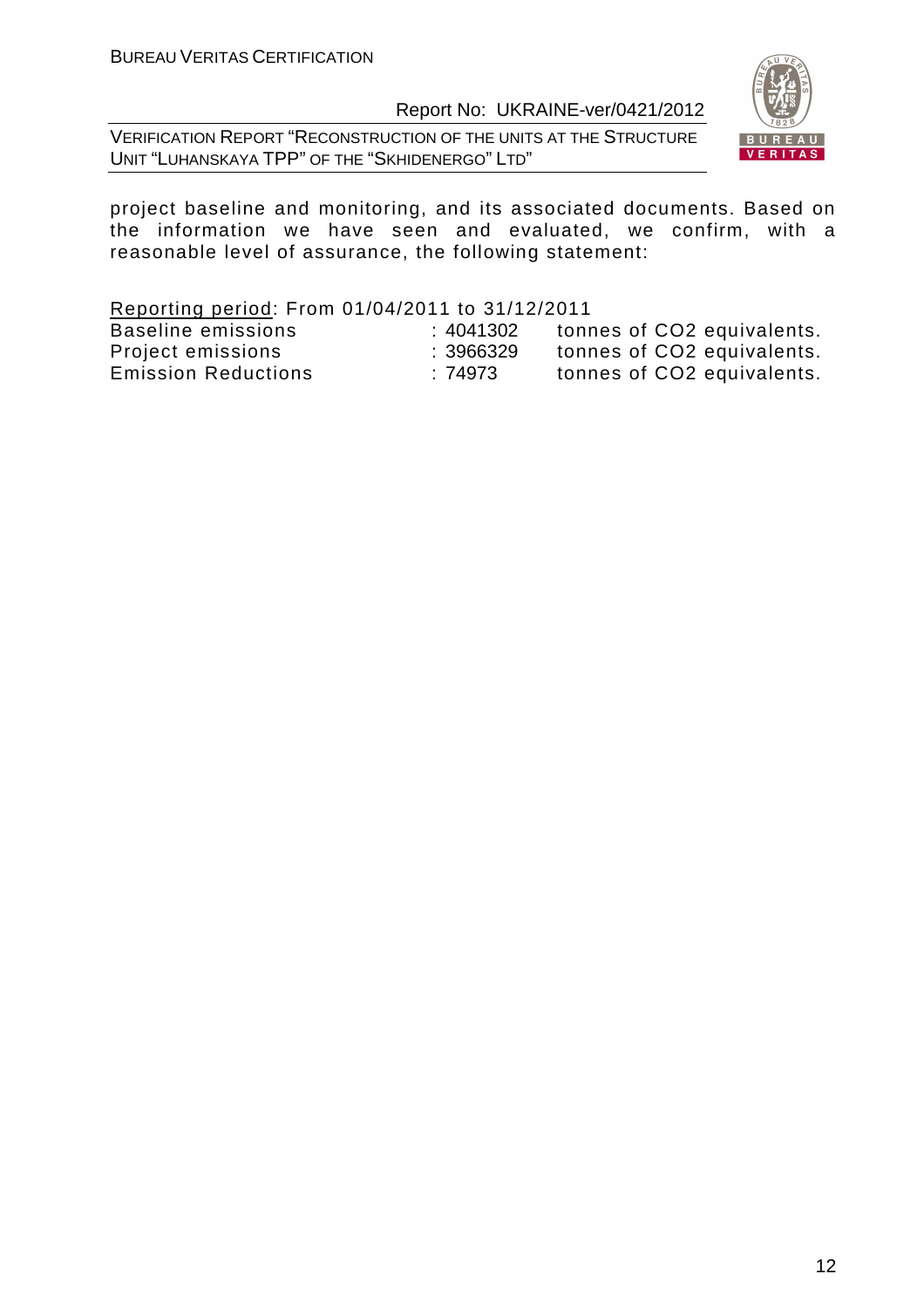VERIFICATION REPORT "RECONSTRUCTION OF THE UNITS AT THE STRUCTURE UNIT "LUHANSKAYA TPP" OF THE "SKHIDENERGO" LTD"



#### **5 REFERENCES**

#### **Category 1 Documents:**

Documents provided by "Elta-Eco" LLC that relate directly to the GHG components of the project.

- /1/ Project Design Document "Reconstruction of the units at the Structure Unit "Luhanskaya TPP" of the "Skhidenergo" Ltd" version 2.2.1 dated 12/02/2010
- /2/ Monitoring Report "Reconstruction of the units at the Structure Unit "Luhanskaya TPP" of the "Skhidenergo" Ltd" version 1.0 dated 28/02/2012
- /3/ Monitoring Report "Reconstruction of the units at the Structure Unit "Luhanskaya TPP" of the "Skhidenergo" Ltd" version 1.1 dated 08/04/2012
- /4/ ERUs calculation model Excel file "calculations \_Reconstruction of the units at the Structure Unit \_Luhanskaya TPP\_of the\_Skhidenergo\_ ltd.\_ (01.04- 31.12.2011).xls"
- /5/ Letter of Approval #752/23/07 issued by National Environmental Investment Agency of Ukraine dated 09/06/2010
- /6/ Letter of Approval CFCarbonII/01/2010 issued by the UK Department of Energy and Climate Change 03/12/2010

#### **Category 2 Documents:**

Background documents related to the design and/or methodologies employed in the design or other reference documents.

- /1/ Report on fuel, heat and electric energy consumption, form 11mtp for 2011
- /2/ Report on fuel, heat and electric energy consumption, form 11mtp for first half year 2011
- /3/ Form 2tp water consumption for 1 quarter 2011
- /4/ Form 2tp water consumption for 2 quarter 2011
- /5/ Form 2tp water consumption for 3 quarter 2011
- /6/ Form 2tp water consumption for 4 quarter 2011
- /7/ Form 6-tp Report on TPPs work for 2011 year
- /8/ Form 2tp air protection for 1 quarter 2011
- /9/ Form 2tp air protection for 2 quarter 2011
- /10/ Form 2tp air protection for 3 quarter 2011
- /11/ Form 2tp air protection for 2011 year
- /12/ Form 3-tech for December 2011
- /13/ Form 3-tech for November 2011
- /14/ Form 3-tech for October 2011
- /15/ Form 3-tech for September 2011
- /16/ Form 3-tech for August 2011
- /17/ Form 3-tech for July 2011
- /18/ Form 3-tech for June 2011
- /19/ Form 3-tech for May 2011
- /20/ Form 3-tech for April 2011
- /21/ Form 3-tech for March 2011
- /22/ Protocol #67 on coal sampling analysis for 01-05/12/2011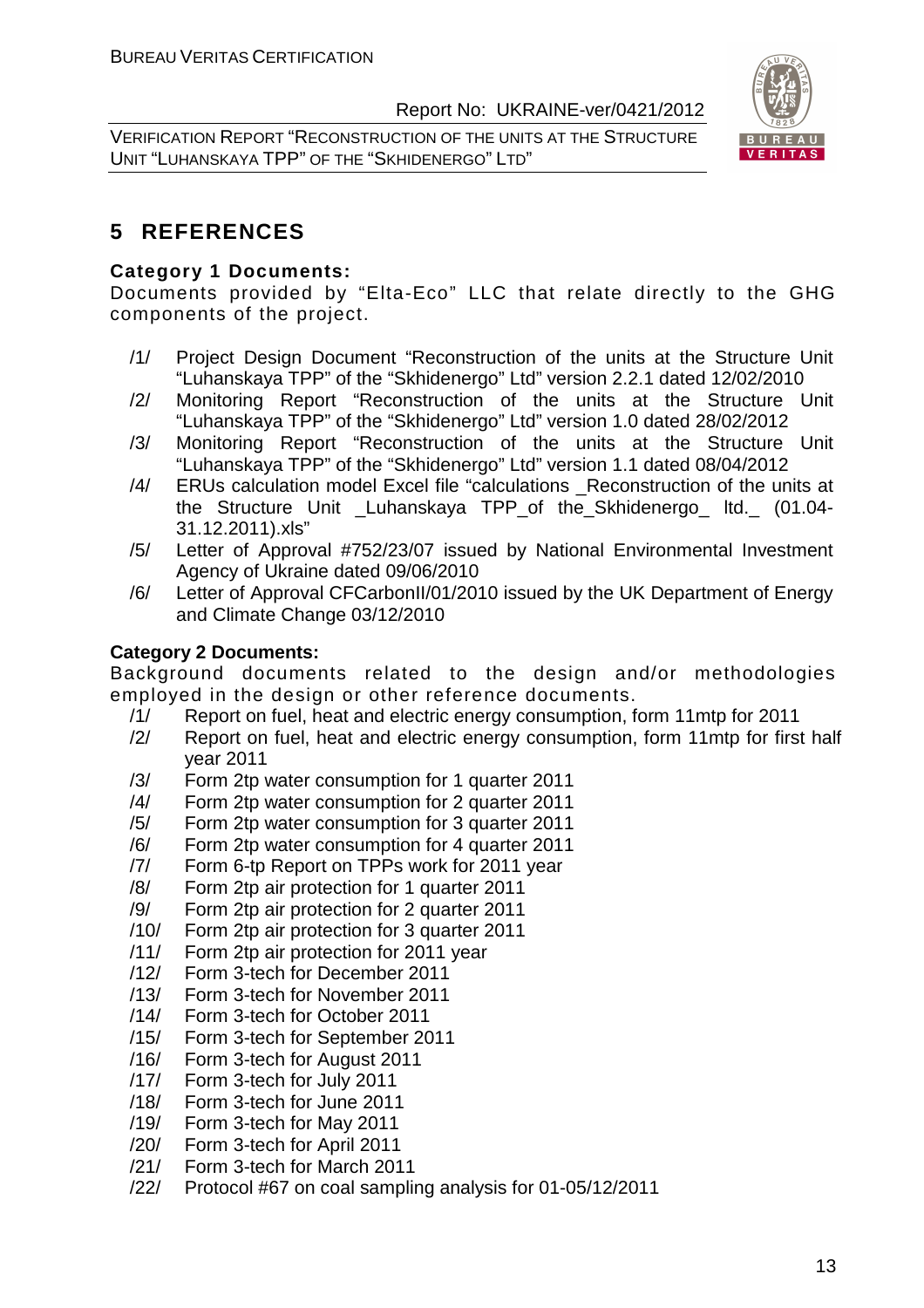

- /23/ Protocol #66 on coal sampling analysis for 26-30/11/2011
- /24/ Protocol #59 on coal sampling analysis for 21-25/10/2011 /25/ Protocol #51 on coal sampling analysis for 11-15/09/2011
- /26/ Protocol #44 on coal sampling analysis for 06-10/08/2011
- /27/ Protocol #40 on coal sampling analysis for 16-20/07/2011
- /28/ Protocol #35 on coal sampling analysis for 21-25/06/2011
- /29/ Protocol #28 on coal sampling analysis for 16-20/05/2011
- /30/ Protocol #20 on coal sampling analysis for 06-10/04/2011
- /31/ Protocol #14 on coal sampling analysis for 06-10/03/2011
- /32/ Natural gas characteristics for March 2011
- /33/ Natural gas characteristics for April 2011
- /34/ Natural gas characteristics for May 2011
- /35/ Natural gas characteristics for June 2011
- /36/ Natural gas characteristics for July 2011
- /37/ Natural gas characteristics for August 2011
- /38/ Natural gas characteristics for September 2011
- /39/ Natural gas characteristics for October 2011
- /40/ Natural gas characteristics for November 2011
- /41/ Natural gas characteristics for December 2011
- /42/ Technical act 18sg on fact natural gas consumption for June 2011
- /43/ Technical act 36sg on fact natural gas consumption for July 2011
- /44/ Technical act on fact natural gas consumption for August 2011
- /45/ Technical act 37sg on fact natural gas consumption for September 2011
- /46/ Technical acts 36sg and 37sg on fact natural gas consumption for October 2011
- /47/ Technical act 101sg on fact natural gas consumption for November 2011
- /48/ Technical act 141sg on fact natural gas consumption for December 2011
- /49/ Technical act on fact natural gas consumption for January 2011
- /50/ Technical act 36sg on fact natural gas consumption for February 2011
- /51/ Technical act 36sg on fact natural gas consumption for March 2011
- /52/ Technical act 24sg on fact natural gas consumption for April 2011
- /53/ Technical act 18sg on fact natural gas consumption for May 2011
- /54/ Protocol #144 dated 15/04/2010 power plant equipment modernization and repair current and future schedule approval and correction by a special commission
- /55/ Power meter SL7000 #53105797 connection Kommunarska2 dupl.
- /56/ Power meter SL7000 #53105795 connection Kommunarska2 main.
- /57/ Power meter SL7000 #53105790 connection Mikhaylovka2 main.
- /58/ Power meter SL7000 #53105792 connection Mikhaylovka2 dupl.
- /59/ Power meter SL7000 #53105788 connection Mikhaylovka1 main.
- /60/ Power meter SL7000 #53105789 connection Mikhaylovka1 dupl.
- /61/ Power meter SL7000 #53112309 connection Schastya dupl.
- /62/ Power meter SL7000 #53102288 connection Schastya main
- /63/ Power meter SL7000 #53112300 connection Petrovska main
- /64/ Power meter SL7000 #53102307 connection Petrovska dupl
- /65/ Power meter SL7000 #53112900 connection Kirova dupl
- /66/ Power meter SL7000 #53112259 connection Kirova main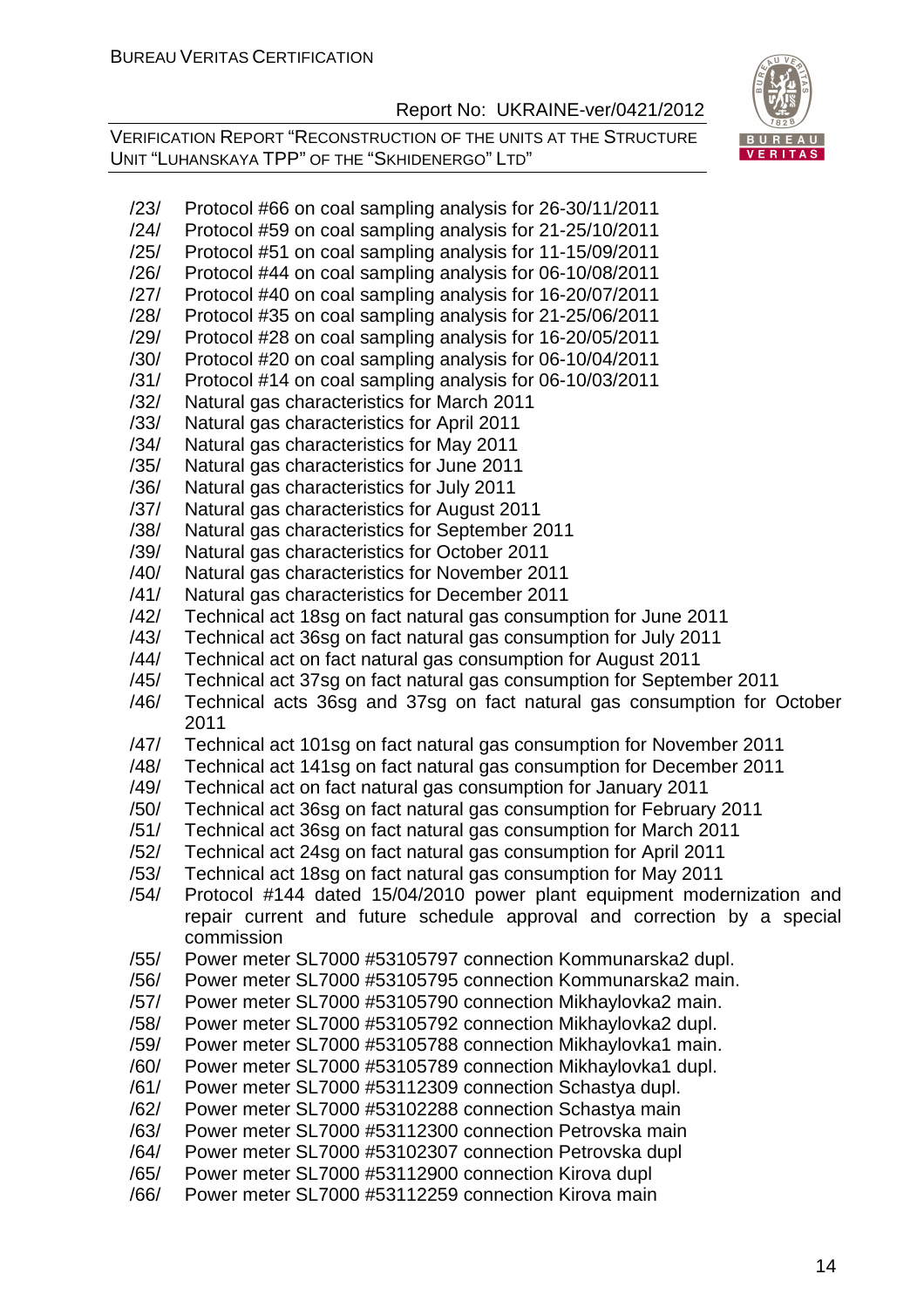VERIFICATION REPORT "RECONSTRUCTION OF THE UNITS AT THE STRUCTURE UNIT "LUHANSKAYA TPP" OF THE "SKHIDENERGO" LTD"



/67/ Power meter SL7000 #53112264 connection Kosiora dupl /68/ Power meter SL7000 #53112262 connection Kosiora main /69/ Power meter SL7000 #53112270 connection Poliv main /70/ Power meter SL7000 #53112271 connection Poliv dupl /71/ Power meter SL7000 #53112280 connection Novo-Aidarska main /72/ Power meter SL7000 #53112252 connection Luhanska main /73/ Power meter SL7000 #53112266 connection OVV-110 main /74/ Power meter SL7000 #53112256 connection OVV-110 duplicate /75/ Power meter SL7000 #53112253 connection Luhanska duplicate /76/ Power meter SL7000 #53112254 connection Novo-Aidarska dupl /77/ Power meter SL7000 #53112258 connection Novo-Aidarska NPS duplicate /78/ Power meter SL7000 #53112257 connection Novo-Aidarska NPS main /79/ Statement on power meters replacement dated 24/06/2011 connections Novoaydarska main and duplicate /80/ Statement on power meters replacement dated 24/06/2011 connections Kirova, Petrovska, OVV main and duplicate /81/ Statement on power meters replacement dated 24/06/2011 connections Novoaydarska NPS, Polyv main and duplicate /82/ Statement on power meters replacement dated 24/06/2011 connections Kosiora, Schastya, Luhanska main and duplicate /83/ Statement on power meters replacement dated 05/06/2011 connections Kommunarska-2, Mikhailivka-2 main /84/ Statement on power meters replacement dated 06/07/2011 connections Kirova-1, Kirova-2, Lysychanska, Peremoha duplicate /85/ Statement on power meters replacement dated 06/07/2011 connections Kommunarska-1, Mikhailivka-3, Mikhailivka-4, Yivileina duplicate /86/ Statement on power meters replacement dated 05/07/2011 connections OVV-220, Mikhailivka-1 duplicate /87/ Statement on power meters replacement dated 14/07/2011 connections Kommunarska-1, Mikhailivka-4, Peremoha main /88/ Statement on power meters replacement dated 13/07/2011 connection Mikhailivka-3 main /89/ Statement on power meters replacement dated 12/07/2011 connections Kirova-1, Kirova-2, Lysychanska, Yivileina main /90/ Statement on power meters replacement dated 11/07/2011 connections OVV-220, Mikhailivka-1 main /91/ Statement on power meters replacement dated 06/07/2011 connections Kirova-1, Kirova-2, Lysychanska, Peremoha duplicate /92/ Statement on power meters replacement dated 06/07/2011 connections Kommunarska-1, Mikhailivka-3, Mikhailivka-4, Yivileina duplicate /93/ Statement on power meters replacement dated 05/07/2011 connections Kommunarska-2, Mikhailivka-2 main and duplicate /94/ Statement on power meters replacement dated 05/07/2011 connections OVV-220, Mikhailivka-1 dupl. /95/ Statement on power meters replacement dated 11/07/2011 connections Sysoevo-220 KV, ShSOVV-2 main ad duplicate /96/ Statement on power meters replacement dated 15/12/2011 connections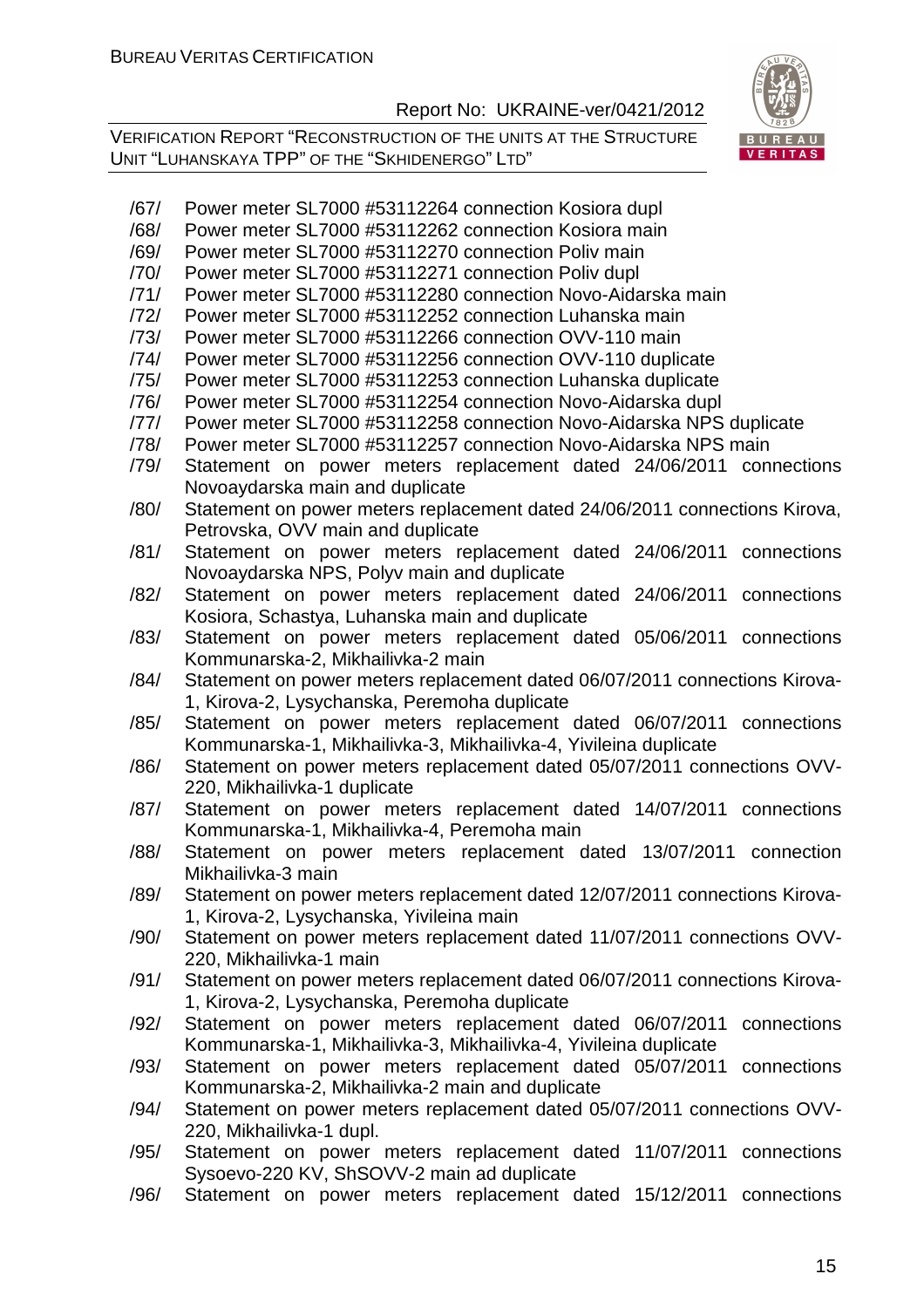VERIFICATION REPORT "RECONSTRUCTION OF THE UNITS AT THE STRUCTURE UNIT "LUHANSKAYA TPP" OF THE "SKHIDENERGO" LTD"



Sysoevo-220 KV main and dupl.

- /97/ Statement on power meters replacement dated 10/08/2011 connection Socis main and duplicate
- /98/ Statement on power meters replacement dated 08/08/2011 connection DSK
- /99/ Statement on power meters replacement dated 02/08/2011 connection EYuM
- /100/ Statement on power meters replacement dated 01/08/2011 connections ATP, ABZ
- /101/ Statement on power meters replacement dated 08/08/2011 connection Sand pit
- /102/ Statement on power meters replacement dated 22/07/2011 connection Baza ORSa
- /103/ Annex to certificate #Pb306/2010 dated 24/12/2010 Luhanska TPP chemical laboratory cope of attestation
- /104/ Passport on wagon coal tenzometric scales VVET-75 prod#8
- /105/ Passport of power meter SL7000 #53112268 connection "Baza ORSa" and #53112272
- /106/ Passport of power meter SL7000 #53112306 connection "EYiM" and #53112298 connection DSK
- /107/ Passport of power meter SL7000 #53112286 connection ABZ and #53112289 connection ATC
- /108/ Passport of power meter SL7000 #53112273 connection Socis
- /109/ Passport of power meter SL7000 #53112288 connection Schastya and #53112259 connection Kirova
- /110/ Passport of power meter SL7000 #53112257 connection Novoaidarska NPS and #53112289 connection Petrovska main
- /111/ Passport of power meter SL7000 #53112266 connection OVV-110 main and #53112270 connection Poliv main
- /112/ Passport of power meter SL7000 #53112262 connection Kosiora and #53112252 connection Luhanska
- /113/ Passport of power meter SL7000 #53112280 connection Novoaidarska
- /114/ Passport of power meter SL7000 #53105817 connection Yivileina and #53105771 connection OVV-220
- /115/ Passport of power meter SL7000 #53105777 connection Kirova-2 and #53105778 connection Lysychanska
- /116/ Passport of power meter SL7000 #53105795 connection Kommunarska-2 main and #53105785 connection Kirova-1 main
- /117/ Passport of power meter SL7000 #53105790 connection Mykhailovka-2 main and #53105788 connection Mykhailovka -1 main
- /118/ Passport of power meter SL7000 #53105816 connection Mykhailovka-4 main and #53105798 connection Mykhailovka -4 main
- /119/ Passport of power meter EA #01198748, 01198730 connection Kirova-1
- /120/ Passport of power meter EA #01198743 connection Komunarska-2 and #01198719 connection Komunarska-1
- /121/ Passport of power meter EA #01198736 connection OVV-220 and #01198717 connection Juvileina
- /122/ Passport of power meter EA #01198746 connection Lysychanska and #01198723 connection Peremoha
- /123/ Passport of power meter EA #01198727 connection Mykhailivka-2 and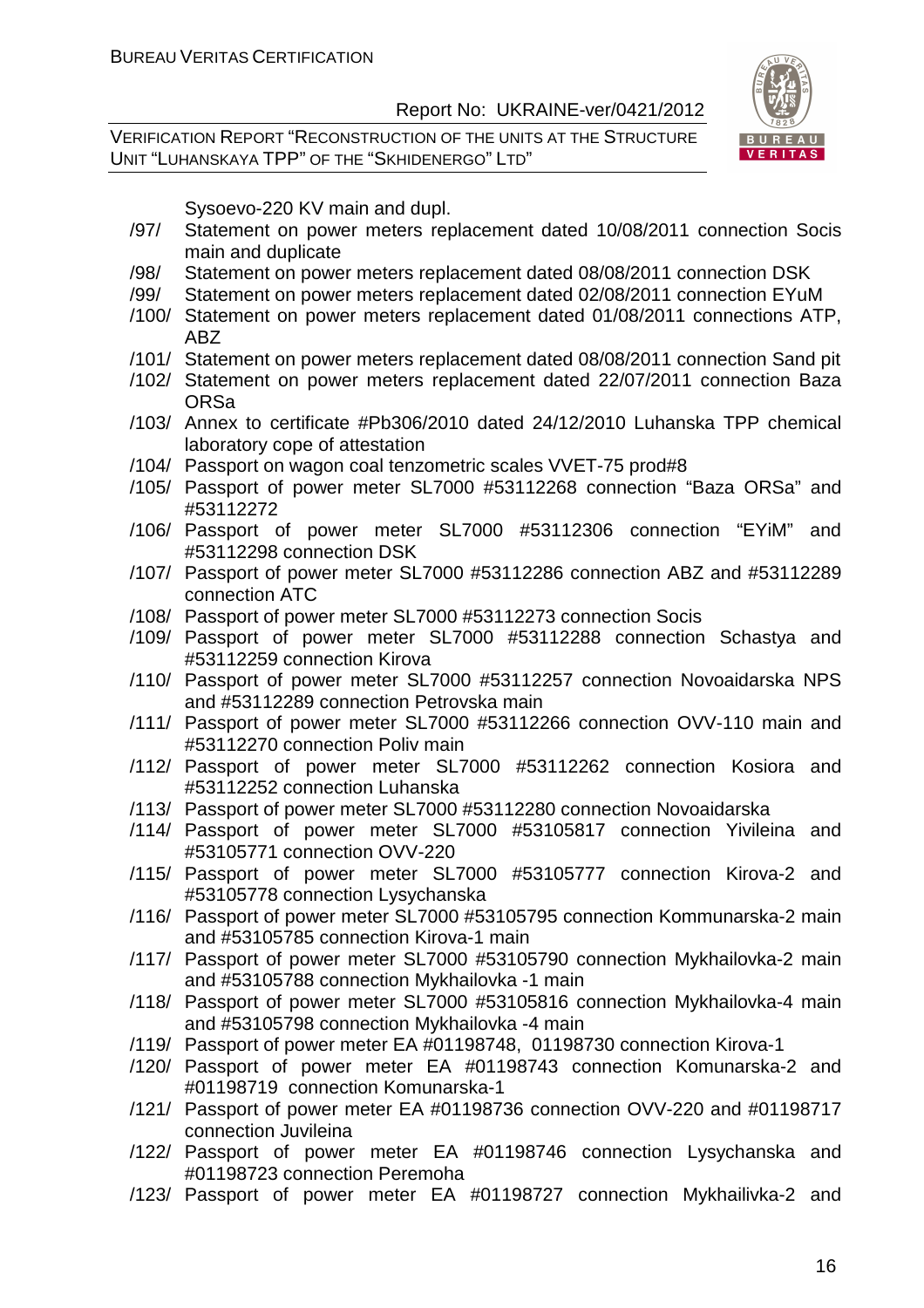VERIFICATION REPORT "RECONSTRUCTION OF THE UNITS AT THE STRUCTURE UNIT "LUHANSKAYA TPP" OF THE "SKHIDENERGO" LTD"



#01198738 connection Mykhailivka-1

- /124/ Passport of power meter EA #01198720 connection Mykhailivka-3 and #01198725 connection Mykhailivka-4
- /125/ Passport of power meter EA #01198740 connection Kosiora and #01198718 connection Schastya
- /126/ Passport of power meter EA #01198729 connection Luhanska and #01198729 connection Poliv
- /127/ Passport of power meter EA #01198739 connection OVV-110 and #01198741 connection Petrovska
- /128/ Passport of power meter EA #01198735 connection Novoaidarska NPS and #01198745 connection Kirova
- /129/ Passport of power meter EA #01198744 connection Novoaidarska
- /130/ Statement on acceptance of power meter Enerhiya-9 #36044, 36094
- /131/ Statement on acceptance of power meter Enerhiya-9 #36047, 36093
- /132/ Statement on acceptance of power meter Enerhiya-9 #36094, 36094
- /133/ Statement on acceptance of power meter Enerhiya-9 #36045
- /134/ Statement on attestation # Pb306/2010 of Luhanska TPP chemical laboratory dated 24/12/2010
- /135/ Certificate #644 dated 27/04/2011 on scales Ramsey-14 #09430428 state metrological attestation
- /136/ Ramsey-14 coal belt scales #09430429 technical passport
- /137/ Ramsey-14 coal belt scales #09430428 technical passport
- /138/ Form#1 wastes for 2011 year

#### **Persons interviewed:**

List persons interviewed during the verification or persons that contributed with other information that are not included in the documents listed above.

- /1/ O. N. Maslov Head of Technical-Production Department
- /2/ D. N Buimirskiy Vice-Head of Ecology Department
- /3/ B. D. Safonov Head of Repairs Planning and Preparation Department
- /4/ E. V. Aheenkova Head of Chemical Laboratory
- /5/ A.S. Laktionov Head Engineer-Technologist of Heat Automatic and Measuring Department
- /6/ V. A. Staritskaya 4-grade wireman of Electric Department
- /7/ M.I. Rohovoy representative of "Elta-Eco" LLC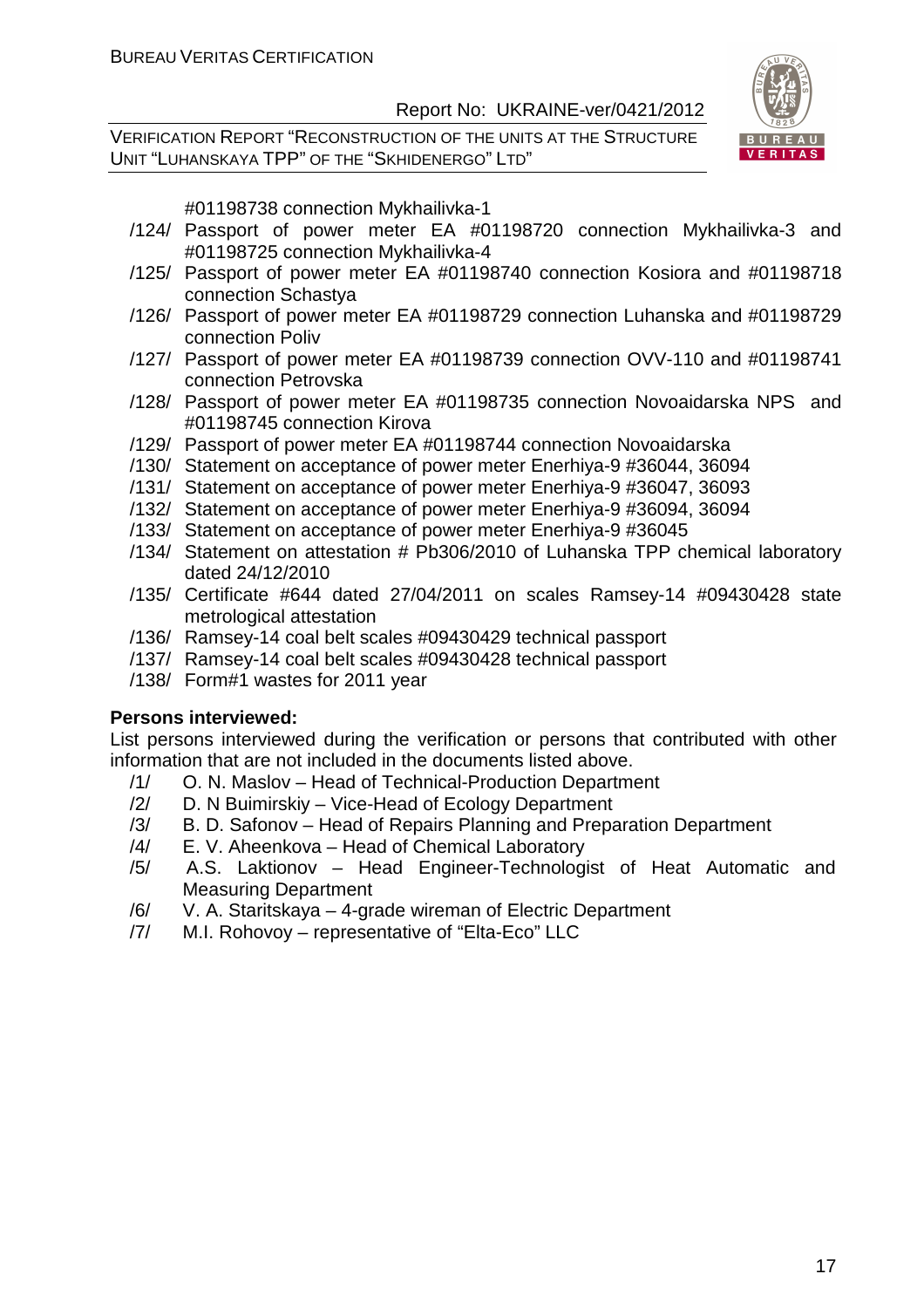VERIFICATION REPORT "RECONSTRUCTION OF THE UNITS AT THE STRUCTURE UNIT "LUHANSKAYA TPP" OF THE "SKHIDENERGO" <sup>L</sup>TD"

### APPENDIX A: COMPANY PROJECT VERIFICATION PROTOCOL

#### CHECK LIST FOR VERIFICATION, ACCORDING TO THE JOINT IMPLEMENTATION DETERMINATION AND VERIFICATION MANUAL (VERSION 01)

| <b>DVM</b> | . 1<br><b>Check Item</b>                                      | Initial finding                                                                | <b>Draft</b>     | Final           |
|------------|---------------------------------------------------------------|--------------------------------------------------------------------------------|------------------|-----------------|
| Paragr     |                                                               |                                                                                | <b>Conclusi</b>  | <b>Conclusi</b> |
| aph        |                                                               |                                                                                | on               | on              |
|            | Project approvals by Parties involved                         |                                                                                |                  |                 |
| 90         |                                                               | Has the DFPs of at least one The Project has been approved by the              | OK.              | OK              |
|            |                                                               | Party involved, other than the Host Party (Letter of Approval #752/23/07       |                  |                 |
|            | host Party, issued a written                                  | issued by National Environmental Investment                                    |                  |                 |
|            |                                                               | project approval when submitting Agency of Ukraine dated 09/06/2010) and the   |                  |                 |
|            |                                                               | the first verification report to the $\beta$ Sponsor Party (Letter of Approval |                  |                 |
|            |                                                               | secretariat for publication in CFCarbonII/01/2010 issued by the UK             |                  |                 |
|            |                                                               | accordance with paragraph 38 of   Department of Energy and Climate Change      |                  |                 |
|            | the JI guidelines, at the latest?                             | 3.12.2010                                                                      |                  |                 |
| 91         | Are                                                           | all the written project All the written project approvals are                  | OK.              | <b>OK</b>       |
|            | approvals by Parties involved unconditional                   |                                                                                |                  |                 |
|            | unconditional?                                                |                                                                                |                  |                 |
|            | <b>Project implementation</b>                                 |                                                                                |                  |                 |
| 92         | been<br>the<br>project<br>Has                                 | CAR01                                                                          | CAR01            |                 |
|            |                                                               | implemented in accordance with $\vert$ Also please explain difference between: |                  |                 |
|            |                                                               | the PDD regarding which the $\vert$ - value of electric energy supplied to the |                  |                 |
|            |                                                               | determination has been deemed $ $ grid and specific fuel rate in ERUs          |                  |                 |
|            | final and is so listed on the calculations and $11$ -mtp form |                                                                                |                  |                 |
|            | UNFCCC JI website?                                            | - ERUs value indicated in the PDD and in                                       |                  |                 |
|            |                                                               | the Monitoring Report                                                          | CL <sub>01</sub> |                 |
|            |                                                               | - values of CO2 indicated in the monitoring                                    |                  |                 |

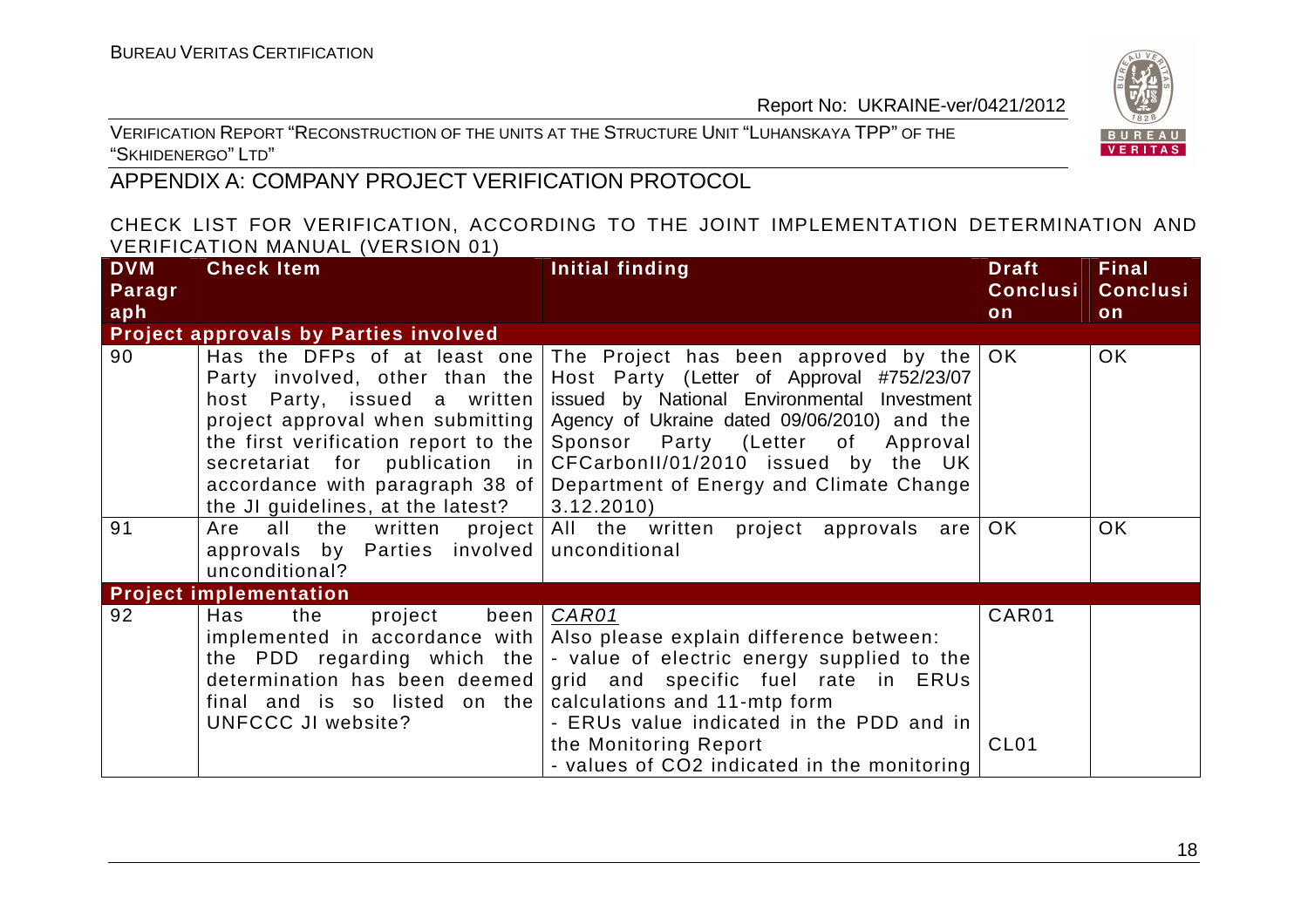

| <b>DVM</b><br>Paragr | <b>Check Item</b>                                                                                                                       | <b>Initial finding</b>                                                                                                                                                                                                                                                                                                                                                                                                                                                                                                                                | <b>Draft</b><br><b>Conclusi</b> | <b>Final</b><br><b>Conclusi</b> |
|----------------------|-----------------------------------------------------------------------------------------------------------------------------------------|-------------------------------------------------------------------------------------------------------------------------------------------------------------------------------------------------------------------------------------------------------------------------------------------------------------------------------------------------------------------------------------------------------------------------------------------------------------------------------------------------------------------------------------------------------|---------------------------------|---------------------------------|
| aph                  |                                                                                                                                         |                                                                                                                                                                                                                                                                                                                                                                                                                                                                                                                                                       | on                              | on                              |
|                      |                                                                                                                                         | report and in the 2tp form<br>CL01<br>The 6-tp form indicates that capacity of $ CL02 $<br>Luhanska TPP has been dropped from<br>1425000 to 1363100 KW during 2011 year.<br>Please explain reasons of capacity<br>reduction and add in the Monitoring Report<br>data on each Block capacity changes took<br>place during the monitoring period<br>CLO2<br>The permanent repairs, mid repairs,<br>capital repairs are common practice on<br>Ukraine power plants. Please indicate in<br>the Monitoring Report data on repair<br>periods for each Block |                                 |                                 |
| 93                   | What is the status of operation of<br>the project during the monitoring<br>period?                                                      | The project was in operation during whole<br>monitoring period. Project measures was<br>implemented during monitoring period are<br>described in the monitoring report                                                                                                                                                                                                                                                                                                                                                                                | OK.                             | <b>OK</b>                       |
|                      | <b>Compliance with monitoring plan</b>                                                                                                  |                                                                                                                                                                                                                                                                                                                                                                                                                                                                                                                                                       |                                 |                                 |
| 94                   | the monitoring occur in The<br>Did<br>PDD  <br>included in<br>the<br>plan<br>which<br>the<br>regarding<br>determination has been deemed | monitoring<br>in I<br>occurred<br>was<br>accordance with the monitoring accordance with the monitoring<br>plan<br>included in the determined PDD                                                                                                                                                                                                                                                                                                                                                                                                      | OK                              | <b>OK</b>                       |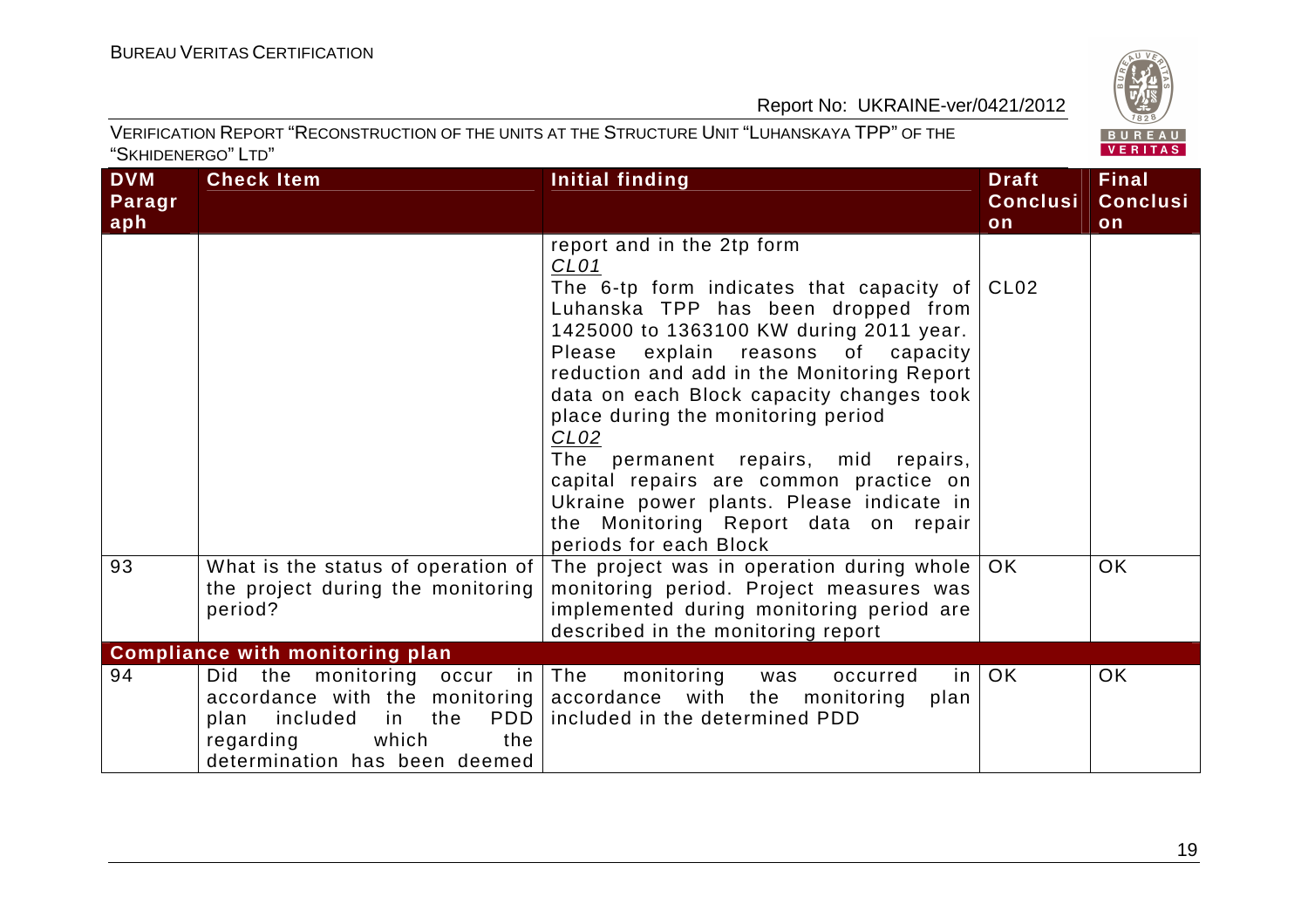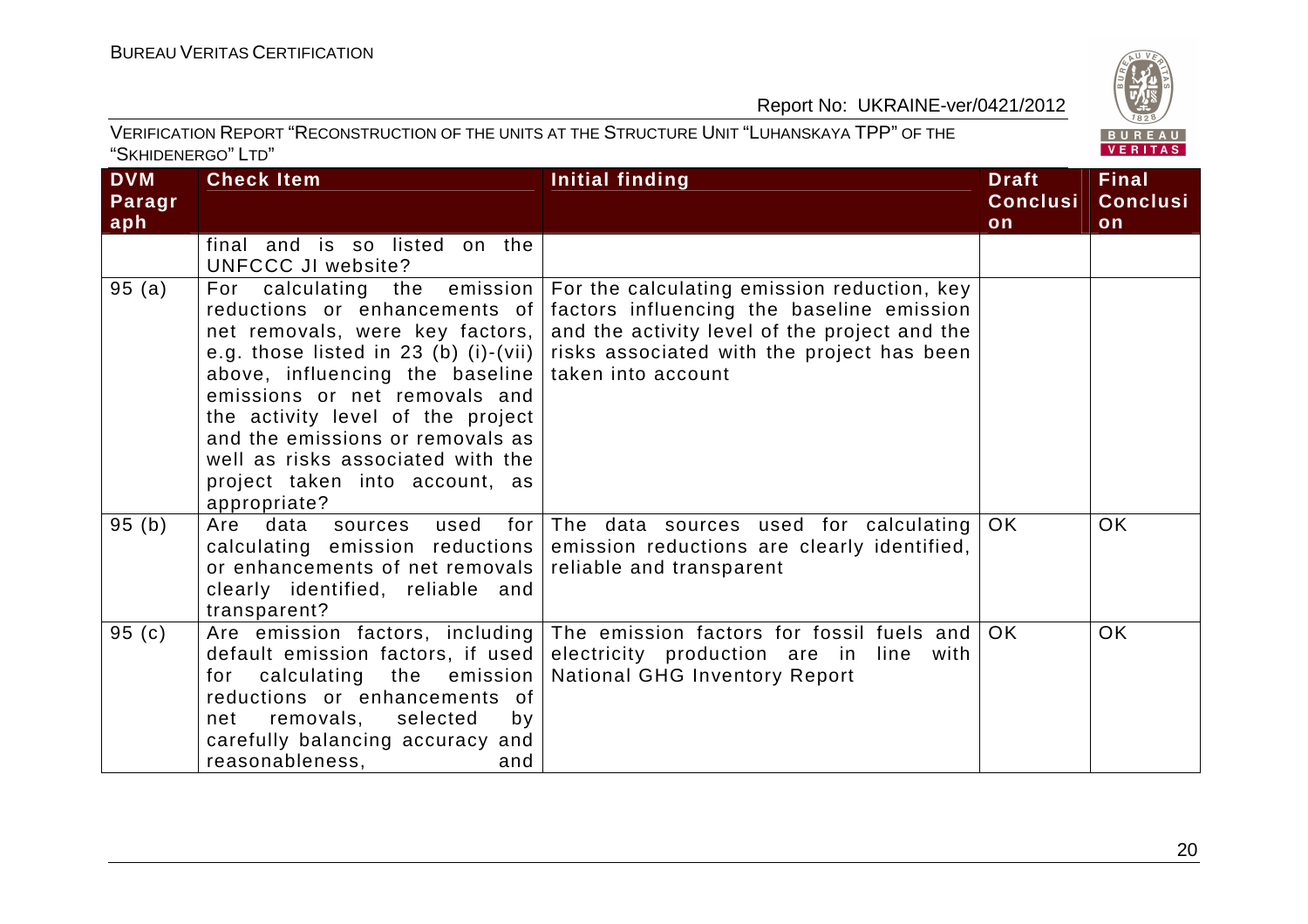

| <b>DVM</b><br>Paragr | <b>Check Item</b>                                                                                                                                                                                                                                                                                                                               | <b>Initial finding</b>                                                                                                                                                               | <b>Draft</b><br><b>Conclusi</b> | <b>Final</b><br><b>Conclusi</b> |
|----------------------|-------------------------------------------------------------------------------------------------------------------------------------------------------------------------------------------------------------------------------------------------------------------------------------------------------------------------------------------------|--------------------------------------------------------------------------------------------------------------------------------------------------------------------------------------|---------------------------------|---------------------------------|
| aph                  |                                                                                                                                                                                                                                                                                                                                                 |                                                                                                                                                                                      | on                              | on                              |
|                      | appropriately justified of the<br>choice?                                                                                                                                                                                                                                                                                                       |                                                                                                                                                                                      |                                 |                                 |
| 95(d)                | reductions or enhancements of<br>removals<br>based<br>net<br>on<br>conservative assumptions and<br>the most plausible scenarios in a<br>transparent manner?                                                                                                                                                                                     | Is the calculation of emission The calculations of emission reduction are<br>based on conservative assumptions and<br>the most plausible future scenarios in a<br>transparent manner | <b>OK</b>                       | <b>OK</b>                       |
|                      | Applicable to JI SSC projects only                                                                                                                                                                                                                                                                                                              |                                                                                                                                                                                      |                                 |                                 |
| 96                   | Is the relevant threshold to be<br>classified as JI SSC project not<br>exceeded during the monitoring<br>period on an annual average<br>basis?<br>If the threshold is exceeded, is<br>the maximum emission reduction<br>level estimated in the PDD for<br>the JI SSC project or the bundle<br>the<br>monitoring<br>for<br>period<br>determined? | Not applicable                                                                                                                                                                       | <b>Not</b><br>applicabl<br>е    | <b>Not</b><br>applicabl<br>е    |
|                      | Applicable to bundled JI SSC projects only                                                                                                                                                                                                                                                                                                      |                                                                                                                                                                                      |                                 |                                 |
| 97(a)                | Has the composition of the<br>bundle not changed from that is<br>stated in F-JI-SSCBUNDLE?                                                                                                                                                                                                                                                      | Not applicable                                                                                                                                                                       | <b>Not</b><br>applicabl<br>е    | <b>Not</b><br>applicabl<br>е    |
| 97(b)                | f <br>the<br>determination                                                                                                                                                                                                                                                                                                                      | was   Not applicable                                                                                                                                                                 | <b>Not</b>                      | <b>Not</b>                      |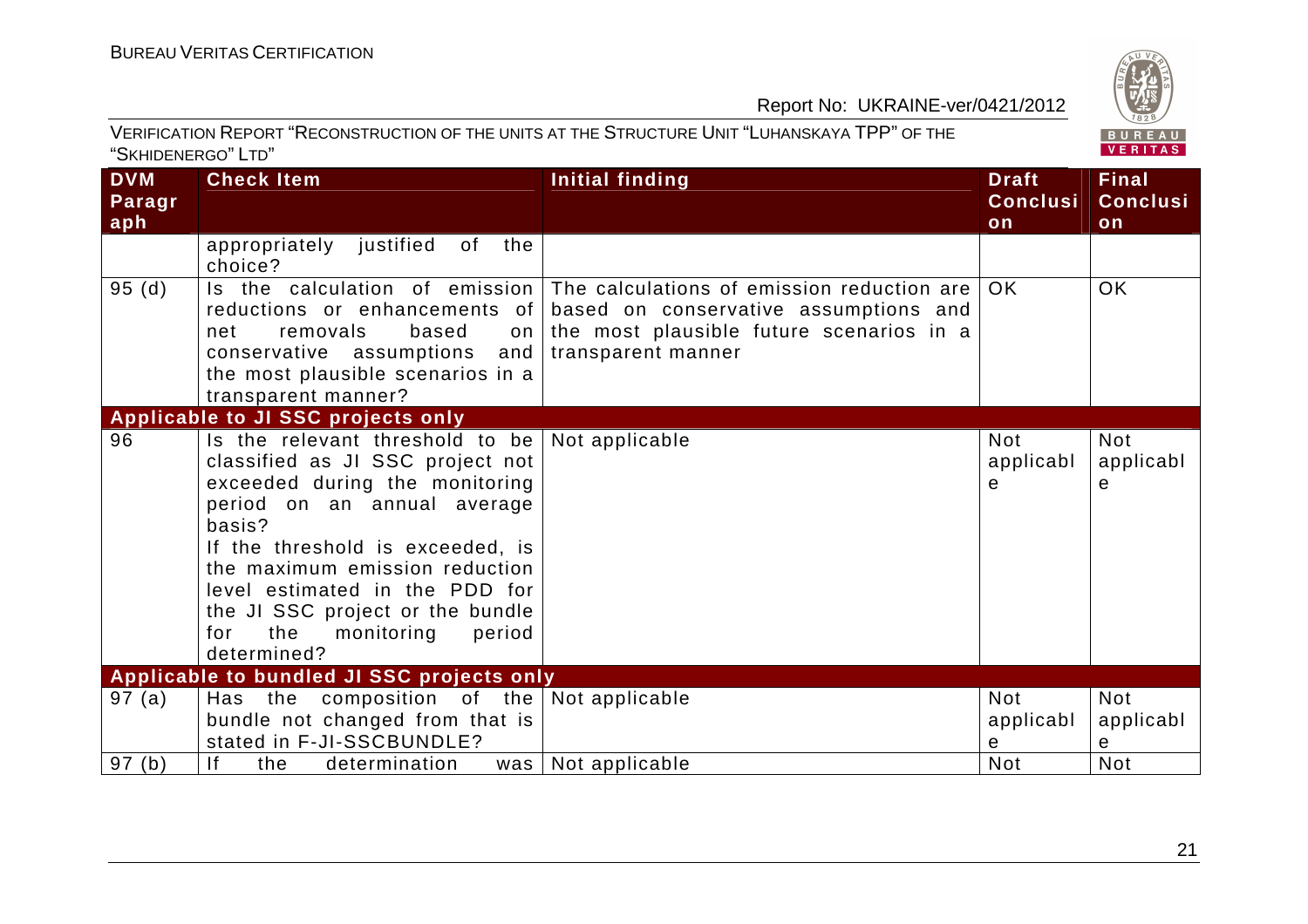

| <b>DVM</b> | <b>Check Item</b>                                                                                                                          | <b>Initial finding</b>                                | <b>Draft</b>    | <b>Final</b>    |
|------------|--------------------------------------------------------------------------------------------------------------------------------------------|-------------------------------------------------------|-----------------|-----------------|
| Paragr     |                                                                                                                                            |                                                       | <b>Conclusi</b> | <b>Conclusi</b> |
| aph        |                                                                                                                                            |                                                       | on              | on              |
|            | conducted on the basis of an                                                                                                               |                                                       | applicabl       | applicab        |
|            | overall monitoring plan, have the                                                                                                          |                                                       | e               | e               |
|            | project participants submitted a                                                                                                           |                                                       |                 |                 |
|            | common monitoring report?                                                                                                                  |                                                       |                 |                 |
| 98         | If the monitoring is based on $a \mid Not$ applicable                                                                                      |                                                       | <b>Not</b>      | <b>Not</b>      |
|            | monitoring plan that provides for                                                                                                          |                                                       | applicabl       | applicabl       |
|            | overlapping monitoring periods,                                                                                                            |                                                       | e               | e               |
|            | are the monitoring periods per                                                                                                             |                                                       |                 |                 |
|            | component of the project clearly                                                                                                           |                                                       |                 |                 |
|            | specified in the monitoring                                                                                                                |                                                       |                 |                 |
|            | report?                                                                                                                                    |                                                       |                 |                 |
|            | Do the monitoring periods not                                                                                                              |                                                       |                 |                 |
|            | overlap with those for which                                                                                                               |                                                       |                 |                 |
|            | verifications<br>were<br>already                                                                                                           |                                                       |                 |                 |
|            | deemed final in the past?                                                                                                                  |                                                       |                 |                 |
|            | Revision of monitoring plan                                                                                                                |                                                       |                 |                 |
|            | Applicable only if monitoring plan is revised by project participant                                                                       |                                                       |                 |                 |
| 99(a)      | Did the project                                                                                                                            | participants The monitoring plan has not been revised | OK.             | <b>OK</b>       |
|            | provide<br>appropriate  <br>an an an an an am am am an an an am an am an an am an an am an am an am an an am an am an am an am an am an am | during the monitoring period                          |                 |                 |
|            | justification for the proposed                                                                                                             |                                                       |                 |                 |
|            | revision?                                                                                                                                  |                                                       |                 |                 |
| 99(b)      | Does the<br>proposed revision                                                                                                              | See section 99(a) of this protocol                    | OK              | OK              |
|            | improve the accuracy and/or                                                                                                                |                                                       |                 |                 |
|            | of<br>information<br>applicability                                                                                                         |                                                       |                 |                 |
|            | collected compared<br>the<br>to                                                                                                            |                                                       |                 |                 |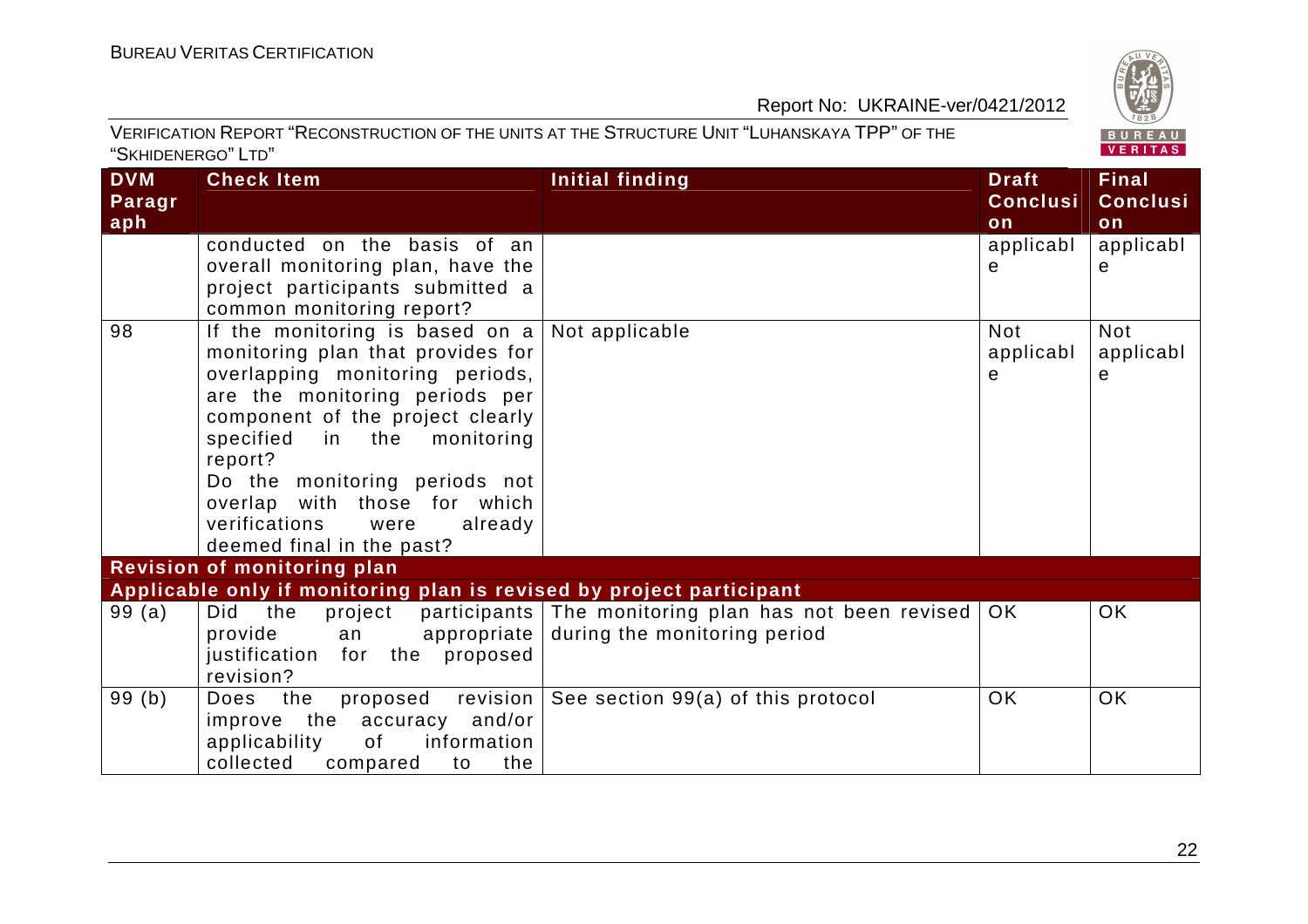

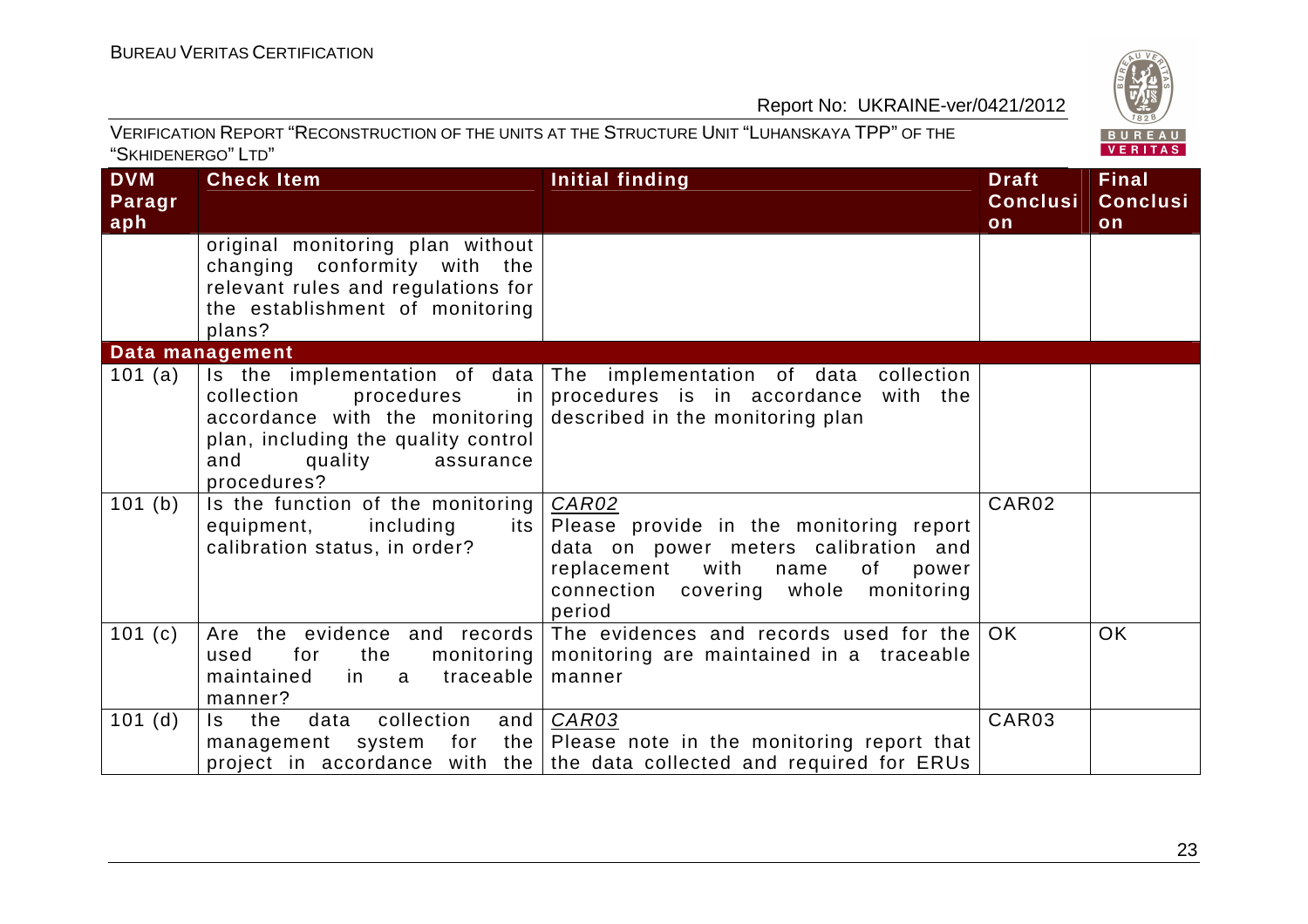

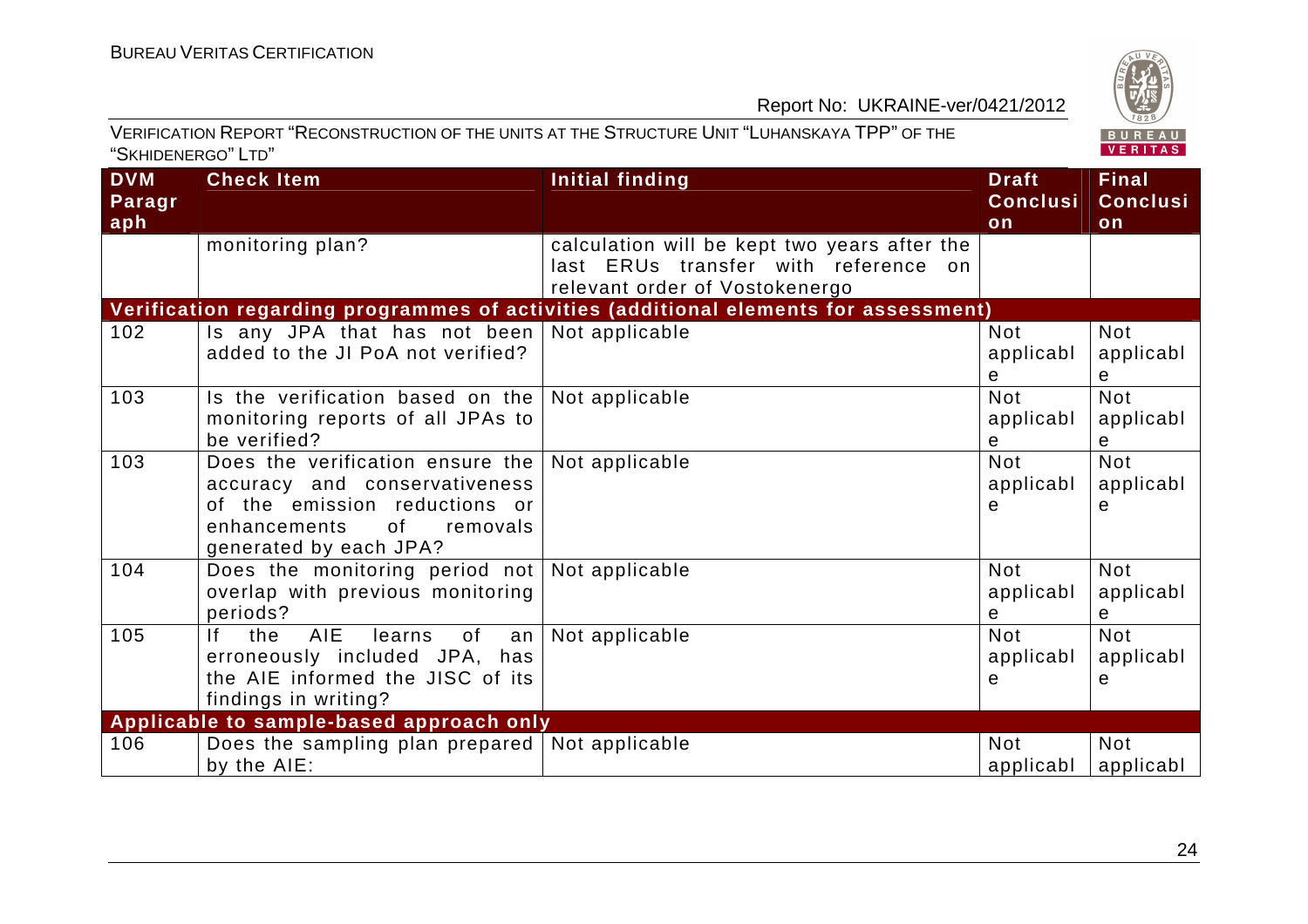| <b>DVM</b> | <b>Check Item</b>                                                                                                                                                                                                                                                                                                                                                                                                                                                                                                                                                                                                                                                                                                                                                                   | <b>Initial finding</b> | <b>Draft</b>    | <b>Final</b>    |
|------------|-------------------------------------------------------------------------------------------------------------------------------------------------------------------------------------------------------------------------------------------------------------------------------------------------------------------------------------------------------------------------------------------------------------------------------------------------------------------------------------------------------------------------------------------------------------------------------------------------------------------------------------------------------------------------------------------------------------------------------------------------------------------------------------|------------------------|-----------------|-----------------|
| Paragr     |                                                                                                                                                                                                                                                                                                                                                                                                                                                                                                                                                                                                                                                                                                                                                                                     |                        | <b>Conclusi</b> | <b>Conclusi</b> |
| aph        |                                                                                                                                                                                                                                                                                                                                                                                                                                                                                                                                                                                                                                                                                                                                                                                     |                        | on              | on              |
|            | (a) Describe its sample selection,<br>taking into<br>account that:<br>(i) For each verification that uses<br>a sample-based approach, the<br>sample selection shall<br>be<br>sufficiently representative of the<br>JPAs in the JI PoA such<br>extrapolation to<br>all<br><b>JPAs</b><br>identified for that verification is<br>reasonable, taking into account<br>differences<br>the<br>among<br>characteristics of JPAs, such as:<br>- The types of JPAs;<br>The complexity of the<br>applicable technologies and/or<br>measures used;<br>- The geographical location of<br>each JPA;<br>The amounts of expected<br>emission reductions of the JPAs<br>being verified;<br>- The number of JPAs for which<br>emission reductions are being<br>verified;<br>The length of monitoring |                        | $\mathbf{e}$    | е               |

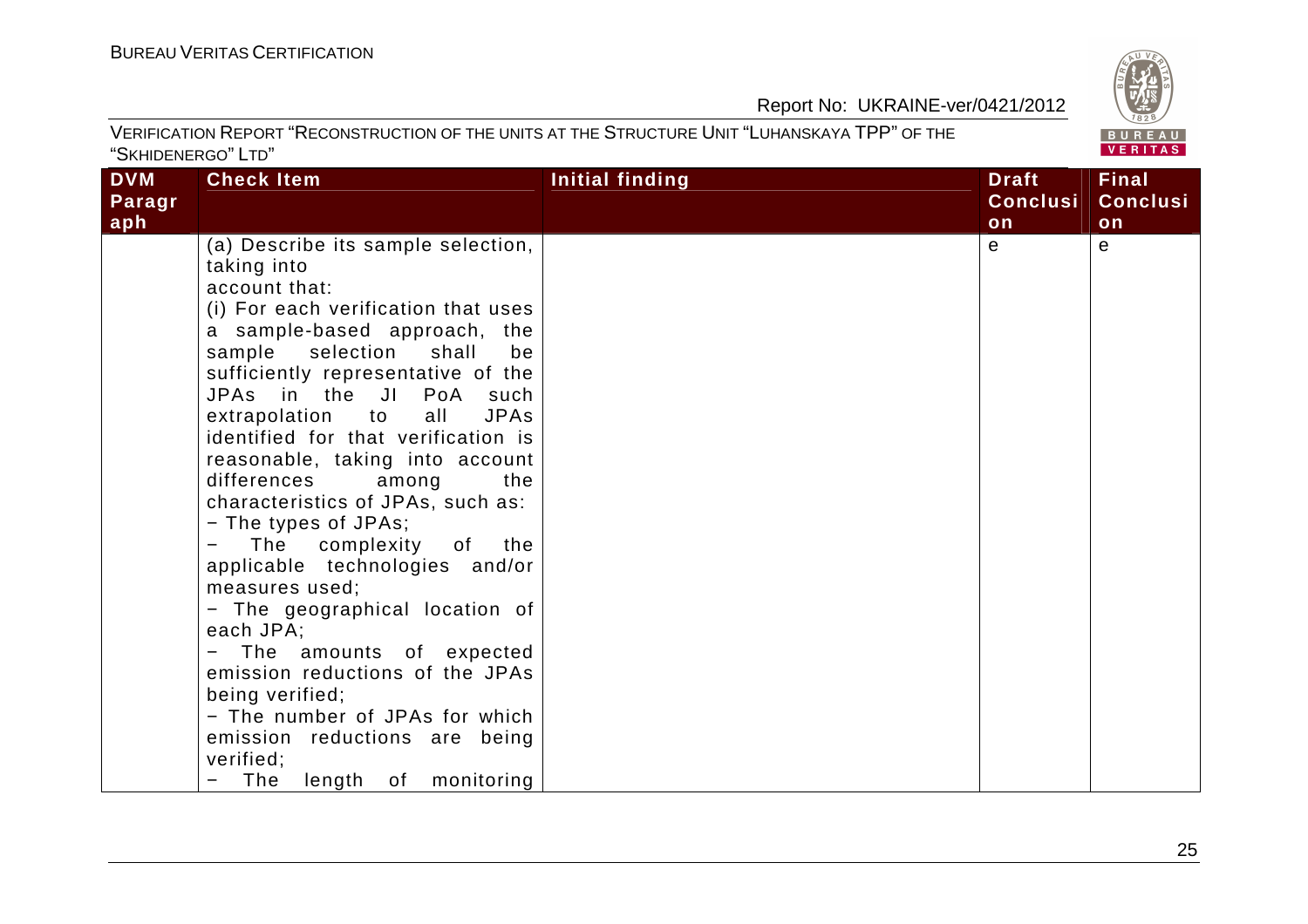| <b>DVM</b> | <b>Check Item</b>                                                                                                                                                                                                                                                                                                                                                                                          | Initial finding | <b>Draft</b>                 | <b>Final</b>                 |
|------------|------------------------------------------------------------------------------------------------------------------------------------------------------------------------------------------------------------------------------------------------------------------------------------------------------------------------------------------------------------------------------------------------------------|-----------------|------------------------------|------------------------------|
| Paragr     |                                                                                                                                                                                                                                                                                                                                                                                                            |                 | <b>Conclusi</b>              | <b>Conclusi</b>              |
| aph        |                                                                                                                                                                                                                                                                                                                                                                                                            |                 | on                           | on                           |
|            | of the JPAs<br>being<br>periods<br>verified; and                                                                                                                                                                                                                                                                                                                                                           |                 |                              |                              |
|            | - The samples selected for prior                                                                                                                                                                                                                                                                                                                                                                           |                 |                              |                              |
|            | verifications, if any?                                                                                                                                                                                                                                                                                                                                                                                     |                 |                              |                              |
| 107        | Is the sampling plan ready for<br>through<br>publication<br>the<br>secretariat<br>along<br>with<br>the<br>verification report and supporting<br>documentation?                                                                                                                                                                                                                                             | Not applicable  | <b>Not</b><br>applicabl<br>е | <b>Not</b><br>applicabl<br>e |
| 108        | made<br>AIE<br>site<br>the<br>Has<br>inspections of at least the square<br>root of the number of total JPAs,<br>rounded to the upper whole<br>number? If the AIE makes no site<br>inspections<br>or fewer<br>site<br>inspections than the square root<br>of the number of total JPAs,<br>rounded to the upper whole<br>number, then does the AIE<br>provide a reasonable explanation<br>and justification? | Not applicable  | <b>Not</b><br>applicabl<br>е | <b>Not</b><br>applicabl<br>e |
| 109        | Is the sampling plan available for $ $<br>submission to the secretariat for<br>the JISC ex ante assessment?<br>(Optional)                                                                                                                                                                                                                                                                                  | Not applicable  | <b>Not</b><br>applicabl<br>е | <b>Not</b><br>applicabl<br>e |

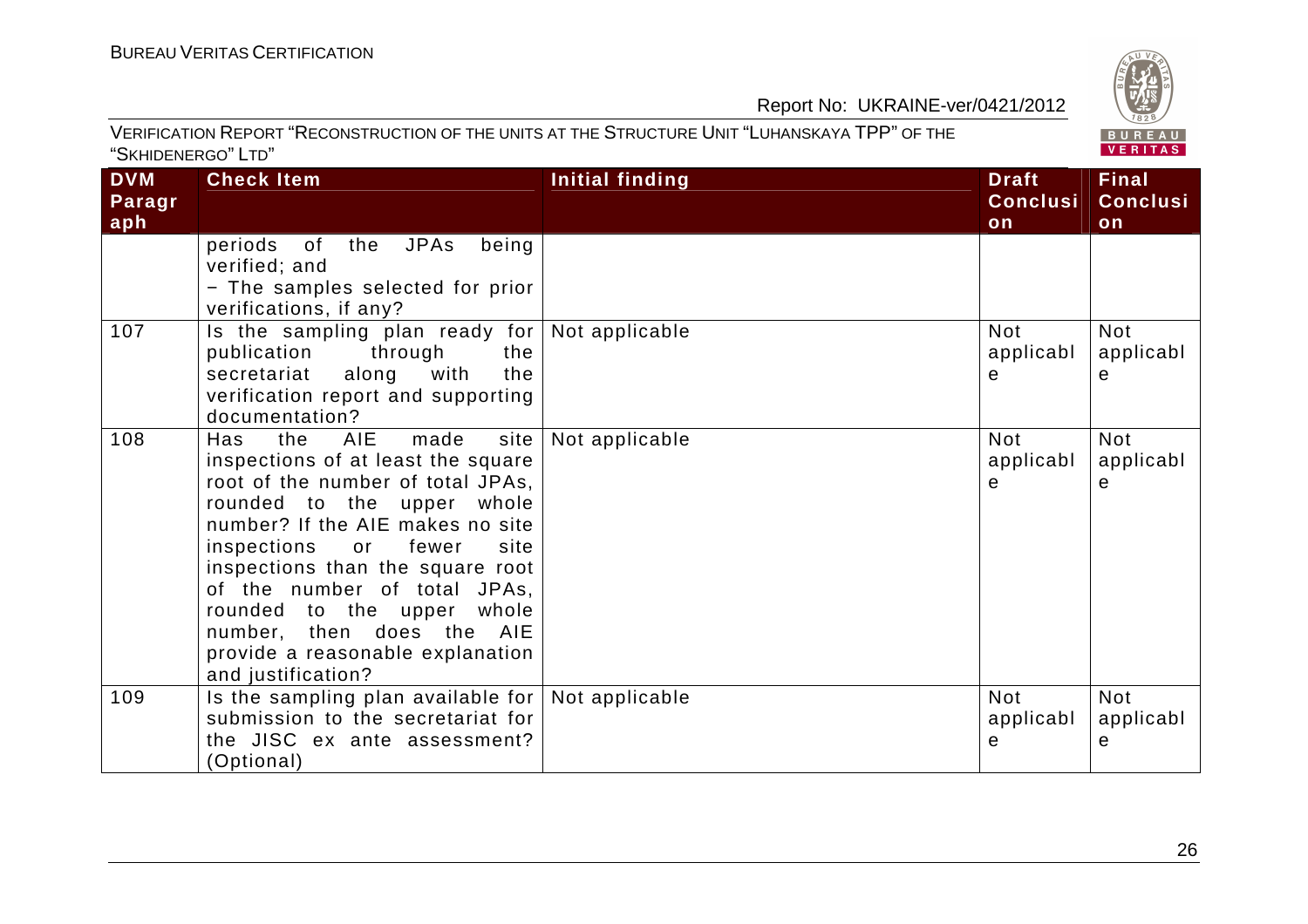

| Draft report clarification and corrective<br>action requests by verification team                                                                                                                                                                                                                                    | Ref. to<br>checklis<br>questio<br>n in<br>table 1 | Summary of project participant Verification team conclusion<br>response                                                                                                                                                                                                                                                                                                                                                          |                                                                                     |
|----------------------------------------------------------------------------------------------------------------------------------------------------------------------------------------------------------------------------------------------------------------------------------------------------------------------|---------------------------------------------------|----------------------------------------------------------------------------------------------------------------------------------------------------------------------------------------------------------------------------------------------------------------------------------------------------------------------------------------------------------------------------------------------------------------------------------|-------------------------------------------------------------------------------------|
| CAR01<br>Also please explain difference between:<br>value of electric energy supplied to the<br>grid and specific fuel rate in ERUs<br>calculations and 11-mtp form<br>ERUs value indicated in the PDD and<br>in the Monitoring Report<br>values of CO2 indicated<br>in the<br>monitoring report and in the 2tp form | 92                                                | The calculations were made on<br>the monthly basis and the 11-mtp form<br>is an annual one, so there could be<br>the difference.<br>2.<br>Explanation is provided in the<br>section A.8 of the Monitoring Report<br>The CO2 calculation in the 2-tp form<br>covers all the fuel combusted at the<br>TPP and the ERUs calculation covers<br>only the fuel consumption for the<br>electricity production (the heat is<br>excluded) | The issues are closed based<br>on explanations provided by<br>the project developer |
| <b>CAR02</b><br>Please provide in the monitoring report data<br>on power meters calibration and replacement<br>with name of power connection covering<br>whole monitoring period                                                                                                                                     | 101(b)                                            | The data on power meters are<br>provided in the chapter B.2.1                                                                                                                                                                                                                                                                                                                                                                    | The provided information is<br>found adequate. The issue is<br>closed.              |